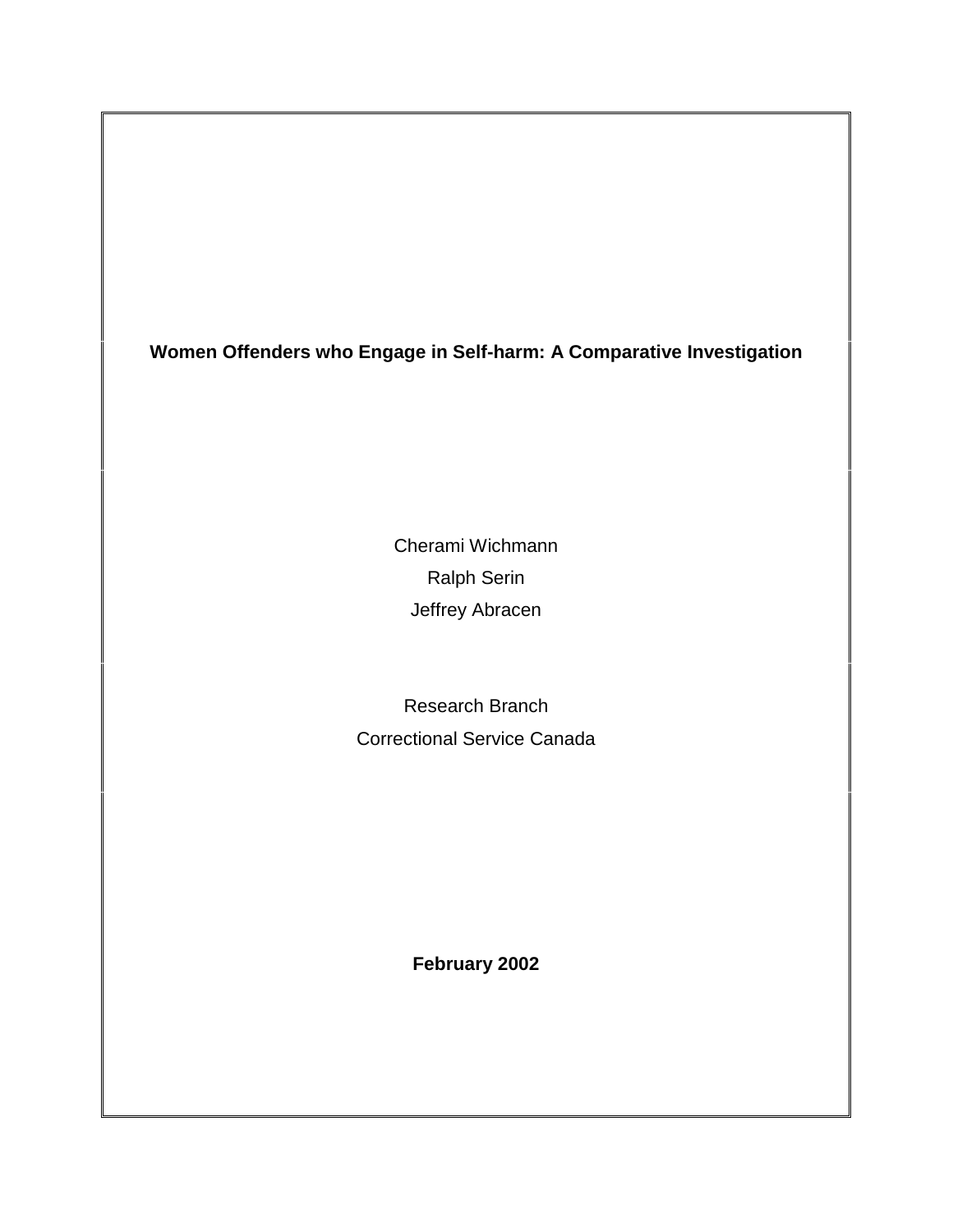### **EXECUTIVE SUMMARY**

<span id="page-1-0"></span>A descriptive study was untertaken of women in federal custody who engage in selfharm (i.e., suicide attempts, self-injury and self-mutilation). A sample of 78 women offenders who engaged in self-harm while in federal custody were compared to a matched group of 77 women who had not engaged in self-harm. The comparison group was matched with the target group on admission year, age at admission, sentence length and offence type. All data was gathered via automated databases operated by the Correctional Service of Canada. Results indicated that among those women who exhibited self-harm, there were a host of adjustment difficulties (e.g., social cognitive problems, substance abuse, psychiatric difficulties, dysfunctional family relationships) that were also present. While coping deficits may be related to the expression of suicidal behaviour in women offenders, their violent behaviour was not exclusively selfdirected. These difficulties were not apparent in the comparison group. For example, the self-harm group was significantly more likely to have been involved in institutional incidents, most notably for violence, substance abuse, and discipline problems. These findings are comparable to those reported for male offenders.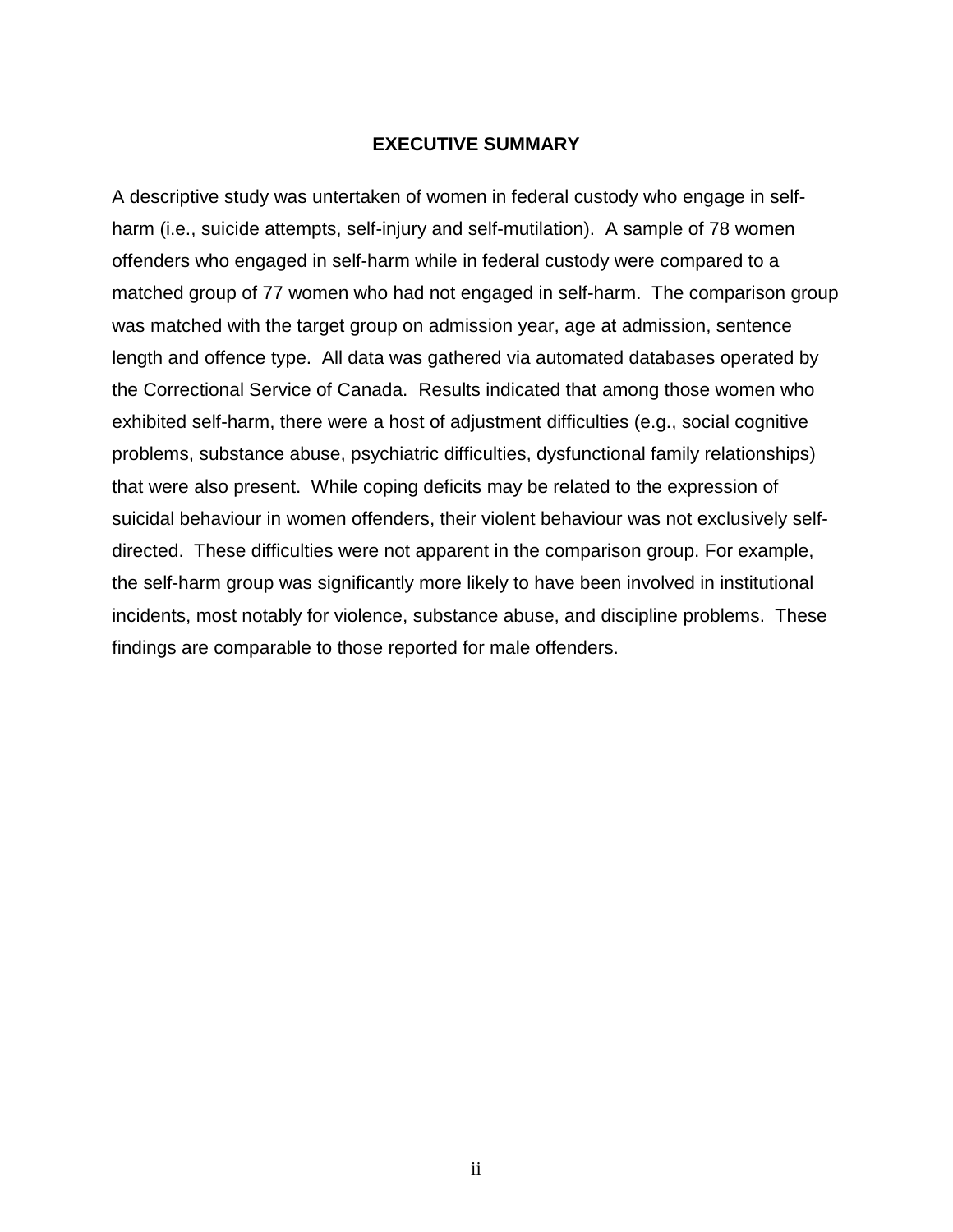| DESCRIPTION OF THE VARIABLES USED IN THE SUICIDE<br><b>APPENDIX A</b> |
|-----------------------------------------------------------------------|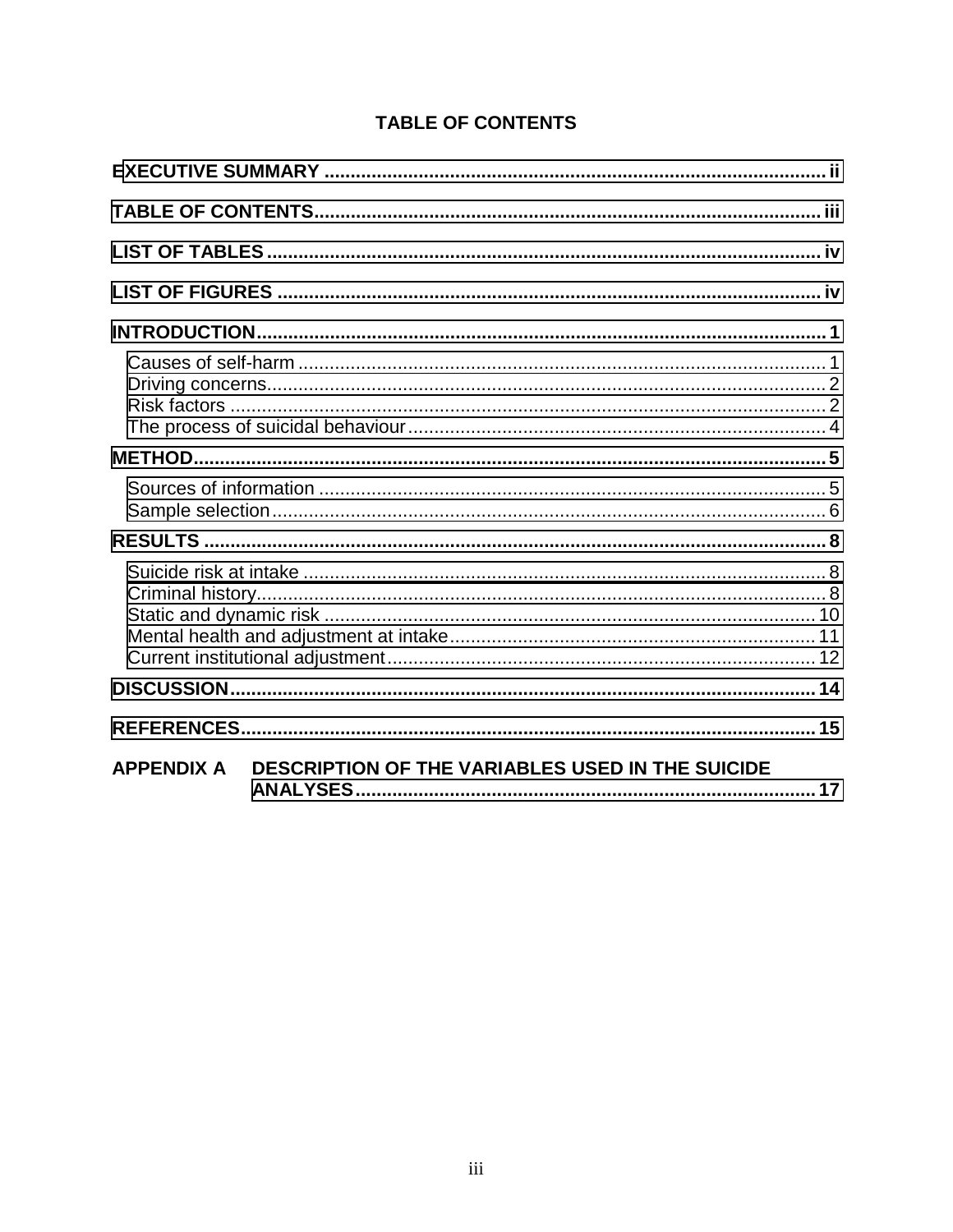# **LIST OF TABLES**

<span id="page-3-0"></span>

# **LIST OF FIGURES**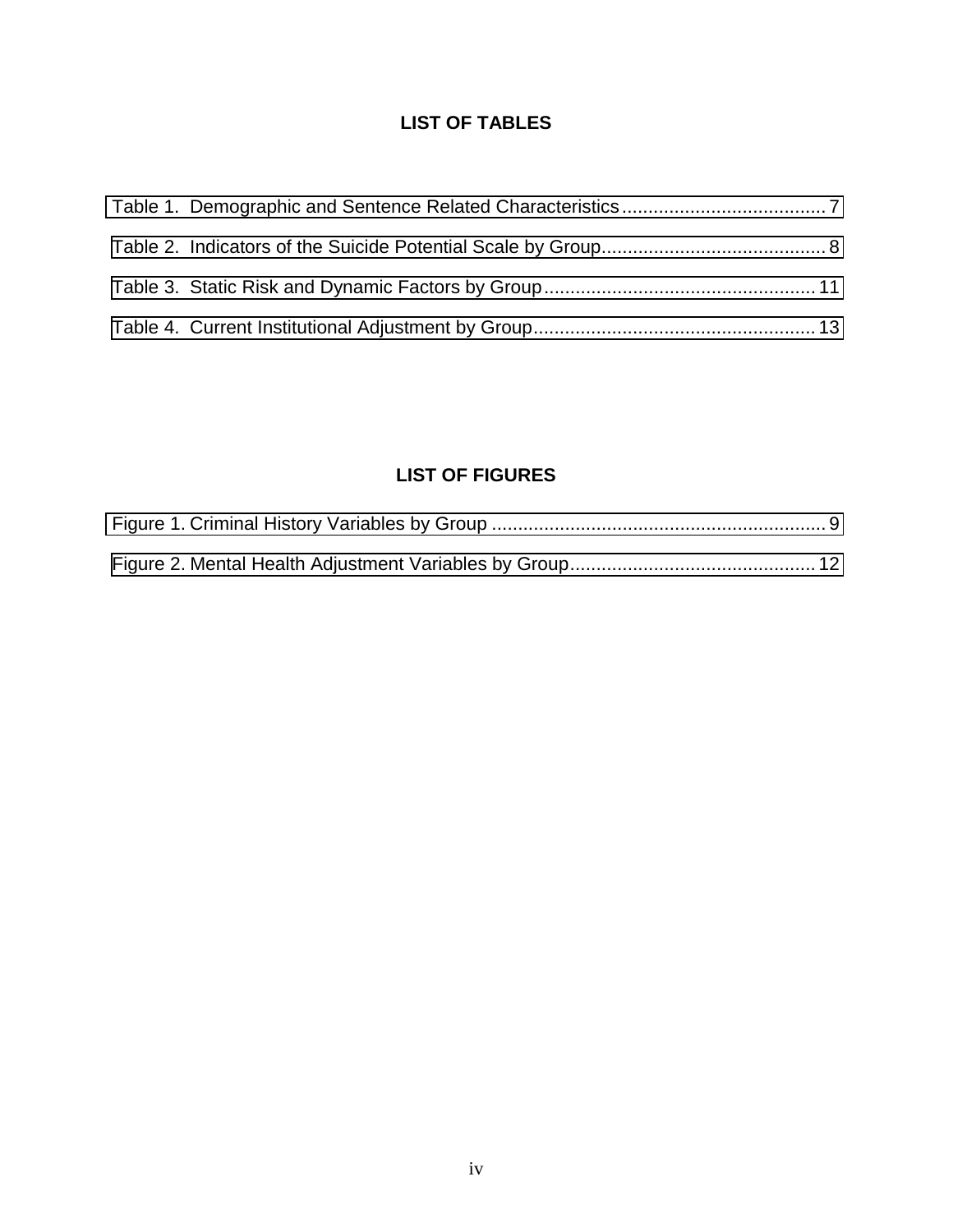## **INTRODUCTION**

<span id="page-4-0"></span>A host of variables associated with self-harm (such as, substance abuse, anxiety and depressive disorders) have been found to be highly prevalent in Canadian federal prison populations for both men and women (Blanchette, 1996; Motiuk & Porporino, 1991). The population of women offenders, then, is already a group "at risk" for various difficulties. These factors, in addition to characteristics of the prison environment, may increase the likelihood of self-harm occurring. The present investigation is intended to focus on characteristics of women offenders who engage in self-injurious behaviours. It is however, descriptive and will not directly investigate causal factors contributing to self-harm behaviour in women offenders.

### **Causes of self-harm**

There have been many hypothesized causes of self-harm among women offenders which inform the factors to consider in this research. Chesney-Lind (1997), reviewing the literature on the subject, suggested that many young women who eventually come into contact with the criminal justice system are victims of physical and/or sexual victimization. Such data have been corroborated with reference to adult female criminal behaviour (Snell & Morton, 1994). Nonetheless, while victimization experiences appear to play a role in the onset of criminal offending, they do not appear to be associated with recidivism (for a discussion see Blanchette, 2001).

Risk for suicide may be a particularly salient issue for women offenders. More, generally, feelings of loneliness and isolation as well as lack of social support are known risk factors for suicidal behaviour, attempts and completions (Plutchik, 2000). This may be especially true for women offenders. Women in prison show more frequent mental health problems than women in general, men in general and incarcerated men (Blanchette, 1996 & 1997; Loucks & Zamble, 1994). In fact, some estimates place rates of suicidal behaviour among federal women offenders at approximately 50% of the population (Loucks & Zamble, 1994).

1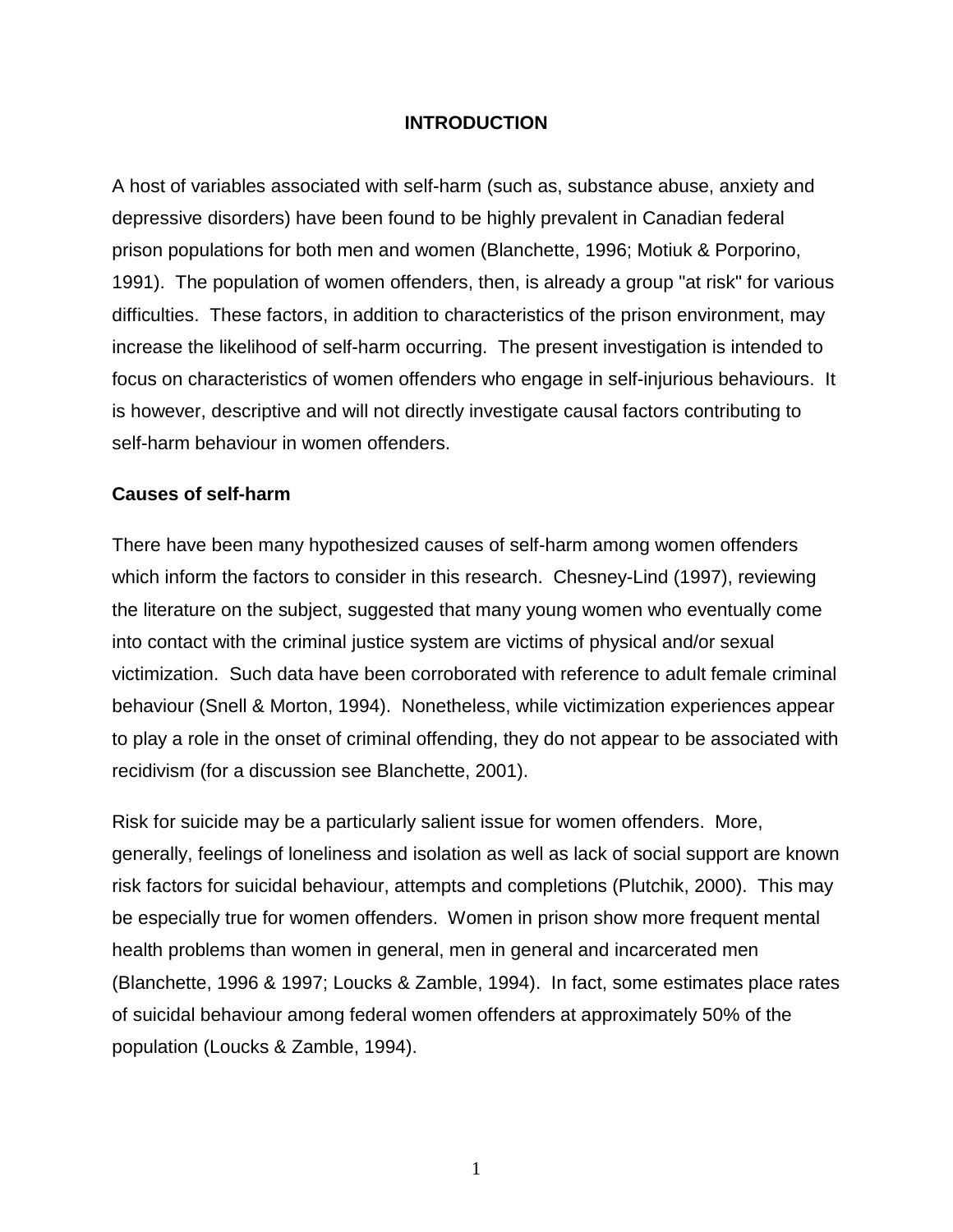## <span id="page-5-0"></span>**Driving concerns**

## *The Problem of Definition*

For women especially, the definition of suicide attempts, self-injury and self-mutilation are intertwined, and difficult to differentiate. However, it is hypothesized that these concepts are distinct, with different etiologies and purpose. In general terms, suicide attempts are more lethal and have the primary goal of ending pain and suffering. Selfinjury, on the other hand, is seen as a coping mechanism to relieve stress and gain control over one's environment.

The issue of differentiating suicide attempts and self-injury has been a source of difficulty for researchers (Cookson, 1977; Farmer, Felthous, & Holzer, 1996). Clearly there is a need to address these shortcomings in the literature; however, it is beyond the scope of the current study to attempt to differentiate self-injurious behaviours from suicidal ones. In particular, post-incident interviews would be required to determine motivation and other proximal factors. This study utilizes only existing file information.

## *Characteristics of women who engage in self-harm*

Cookson (1977) examined the characteristics of women who engaged in self-injury while in custody in England in comparison to those who did not. She reported that women who engaged in self-injury were younger, had longer sentences for more violent offences and higher scores on a measure of hostility than the women who did not engage in this form of behaviour.

## **Risk factors**

## *Previous Attempts*

It has been estimated that almost half of all women inmates have made a previous suicide attempt (Blanchette, 1997b; Cullen, 1985). Further, the percentage would likely be much higher if other forms of self-harm were considered.

2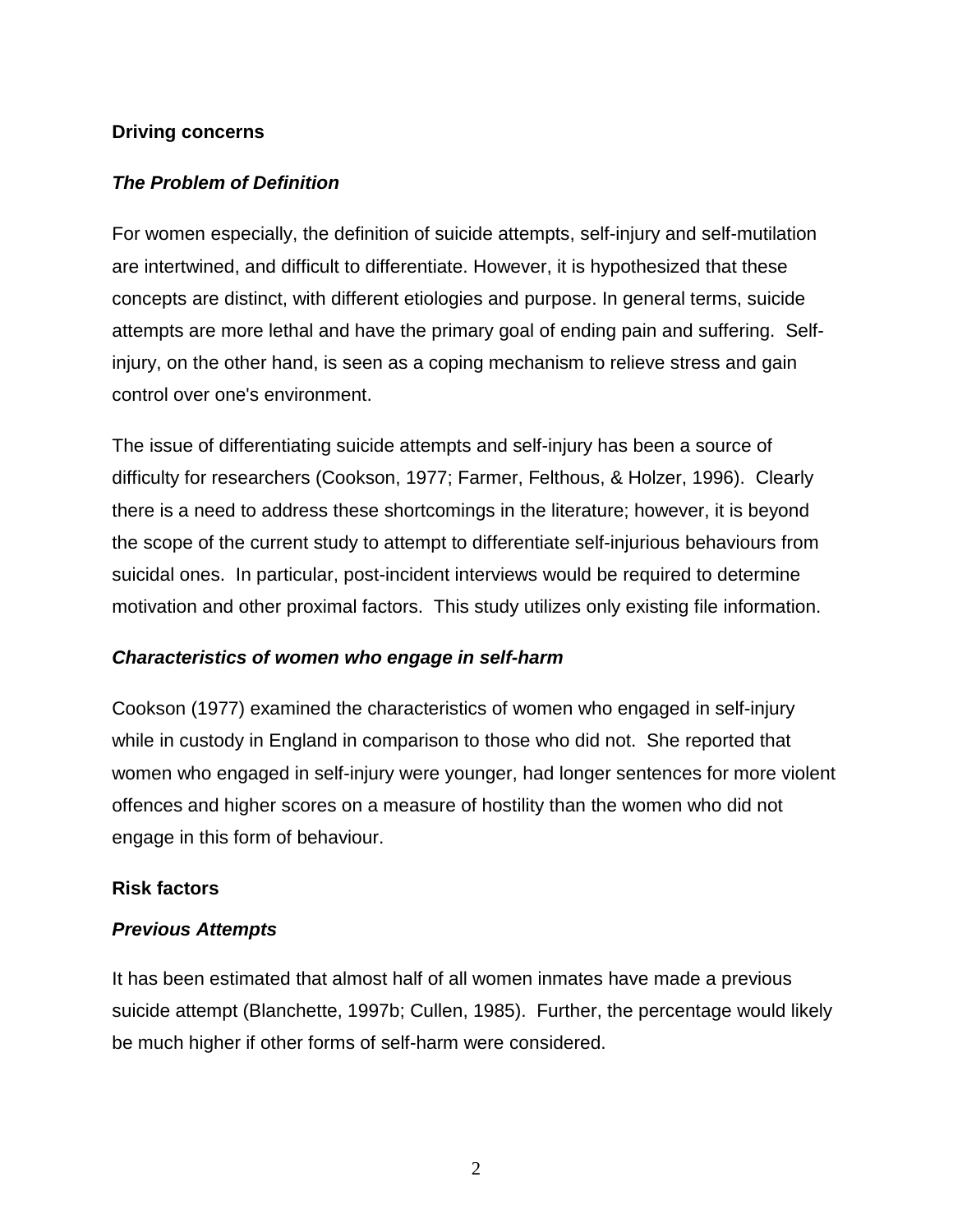Daigle, Alarie, and Lefebvre (2000) sought to assess the magnitude of the problem of suicide for incarcerated women in provincial and federal custody in Quebec. Of the more than 60 women approached, 34 women who had attempted suicide at least once were interviewed and completed measures of attempt severity and suicide risk potential.<sup>1</sup> These women reported an average of three suicide attempts but the majority had made at least two attempts; however, few of these acts had occurred in custody. The severity of the women's most recent attempt was assessed as moderate (less than a 50-50 probability of fatality), however almost *one third* of their attempts were rated as being high severity. Such findings, in addition to speculation that self-harm can escalate in severity (and perhaps frequency) within the prison environment, suggest that a history of previous attempts may act as a risk factor for subsequent self-harm.

Daigle et al. (2000) also noted that suicide risk was assessed as fairly high for the overall sample, with women in provincial custody having the highest scores. They noted that based on these scores almost 40% of the women should have been referred to a clinician for prevention/intervention.

Notably, risk was higher for women who had a history of suicide attempts. These findings support previous research with federal male offenders (Wichmann, Serin & Motiuk, 2001). Such findings raise the question of whether self-harm by women offenders may be more similar in etiology and meaning to that of men offenders than to women in the general population. Wichmann et al. (2001) present data that indicates suicide attempts by male offenders were associated with internalizing as well as externalizing behaviours and poor institutional adjustment. On the other hand, Heney (1990) views self-injurious behaviour as a coping strategy to deal with past abuse, and a means of gaining control over the woman's environment. To support her position, Heney considered case studies, noting that there appeared to be outbreaks of selfinjurious behaviours, often in response to heightened levels of stress in the prison environment. This research was conducted in order to investigate the behavioural

 $\overline{\phantom{a}}$ 

<sup>1</sup> This number is higher than that generally reported by men in Canada (Bland, Newman, Dyck & Orn, 1990).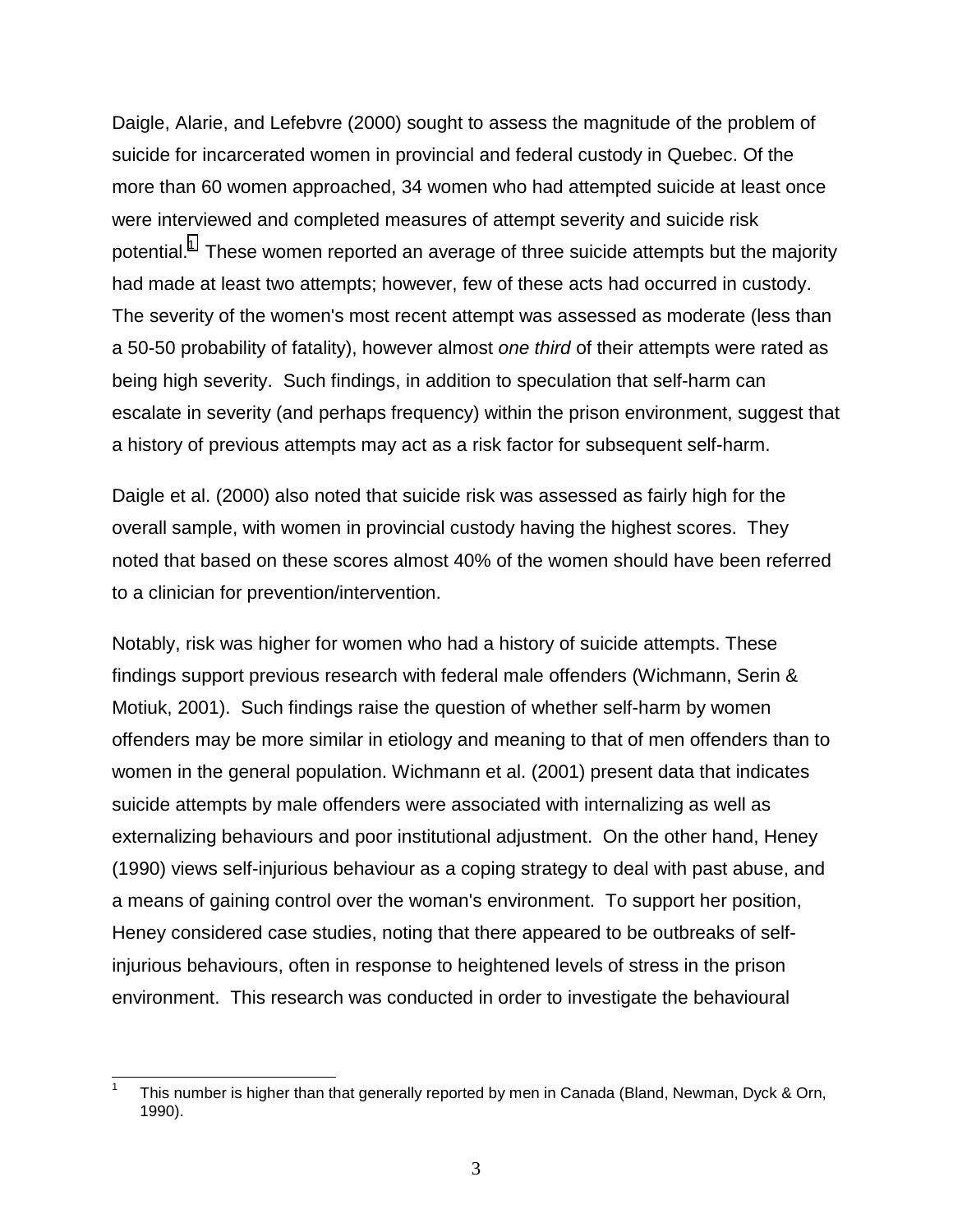<span id="page-7-0"></span>correlates of self-harm by women offenders so that these different perspectives might be evaluated.

It is posited that self-harm should be conceptualized as a mental health issue rather than one strictly of security. In support of this position, Heney (1990) who interviewed staff and inmates at Kingston Prison for Women regarding injury response, injury reduction and suicide identification, concluded that to reduce the incidence of self-injury, the behaviours must be redefined as a mental health rather than security issue. Wichmann et al (2001) also commented on the relationship between mental health and suicidal behaviours by male offenders.

# **The process of suicidal behaviour**

As with the prior studies of suicidal behaviours by male offenders, the present investigation was conceptualized within a process framework. Suicidal ideation and thus offenders' risk for engaging in suicidal behaviour fluctuates in response to a range of situations and experiences. The process model of Heikkien and colleagues (Heikkinen, Aro, & Lönnqvist, 1993) was the model chosen to frame the current program of research with women offenders. Subsequent research will endeavour to consider static and dynamic risk factors, vulnerability and protective factors, and precipitating events.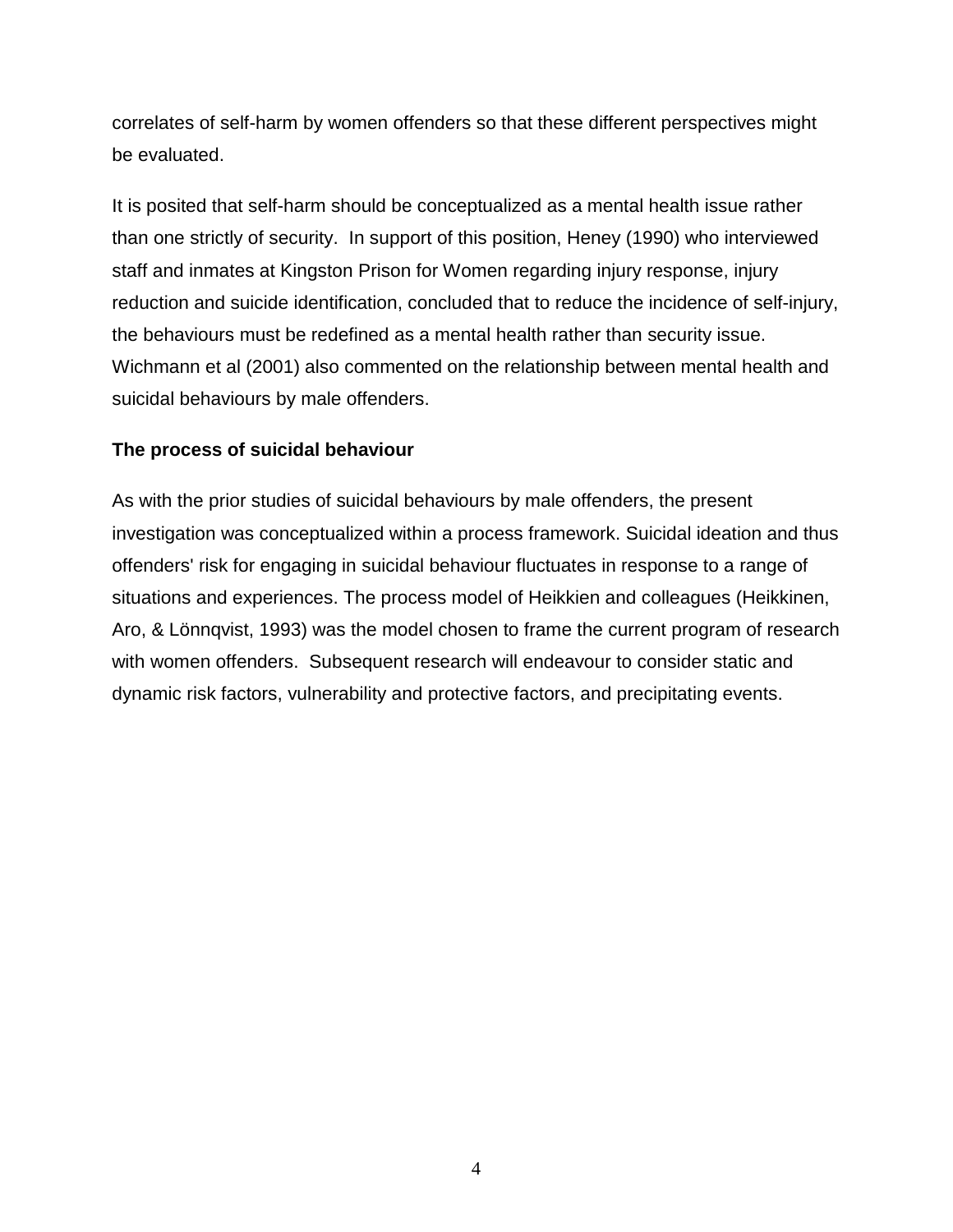## **METHOD**

## <span id="page-8-0"></span>**Sources of information**

All variables used in this study were taken from a database of offender information maintained by the Correctional Service of Canada.

## *Offender Management System: Offence Information and Incident Reports*

Information on the offender's current offence, sentence length and security level at intake was taken from an offence database maintained by CSC. Suicide attempts, selfinjury and other incidents that occurred within the institution were identified through the use of incident reports logged by correctional staff in the institution. These reports are completed for many different types of events (for example, causing a disturbance, assaulting another offender, being assaulted, etc.).

Incident variables coded from this database included: self-harm (all suicide and selfinjury); committing violence (murder, assault, hostage taking, fighting); escape-related incidents (escape from facility, fail to return, escape escort); possession of and receiving/transporting contraband; victimization (victim of attempted murder, murder, assaulted, fights, hostage, victim of disturbance or discipline problems); involved in major or minor disturbance; involved with banned substances (use or possession); discipline problems; requests for protective custody; and other incidents (such as, fire, damage government property, walk-away).

## *Intake Assessment*

Case-specific information was retrieved from the Offender Intake Assessment (OIA) system (Motiuk, 1997). Briefly, comprehensive information was collected regarding each offender's criminal and mental health history, social situation, education, and other factors relevant to determining criminal risk and identifying offender needs. Data regarding the mental health, psychological functioning, and case risk and needs of offenders at intake was derived from the Case Needs Identification and Analysis (CNIA) portion of OIA.

5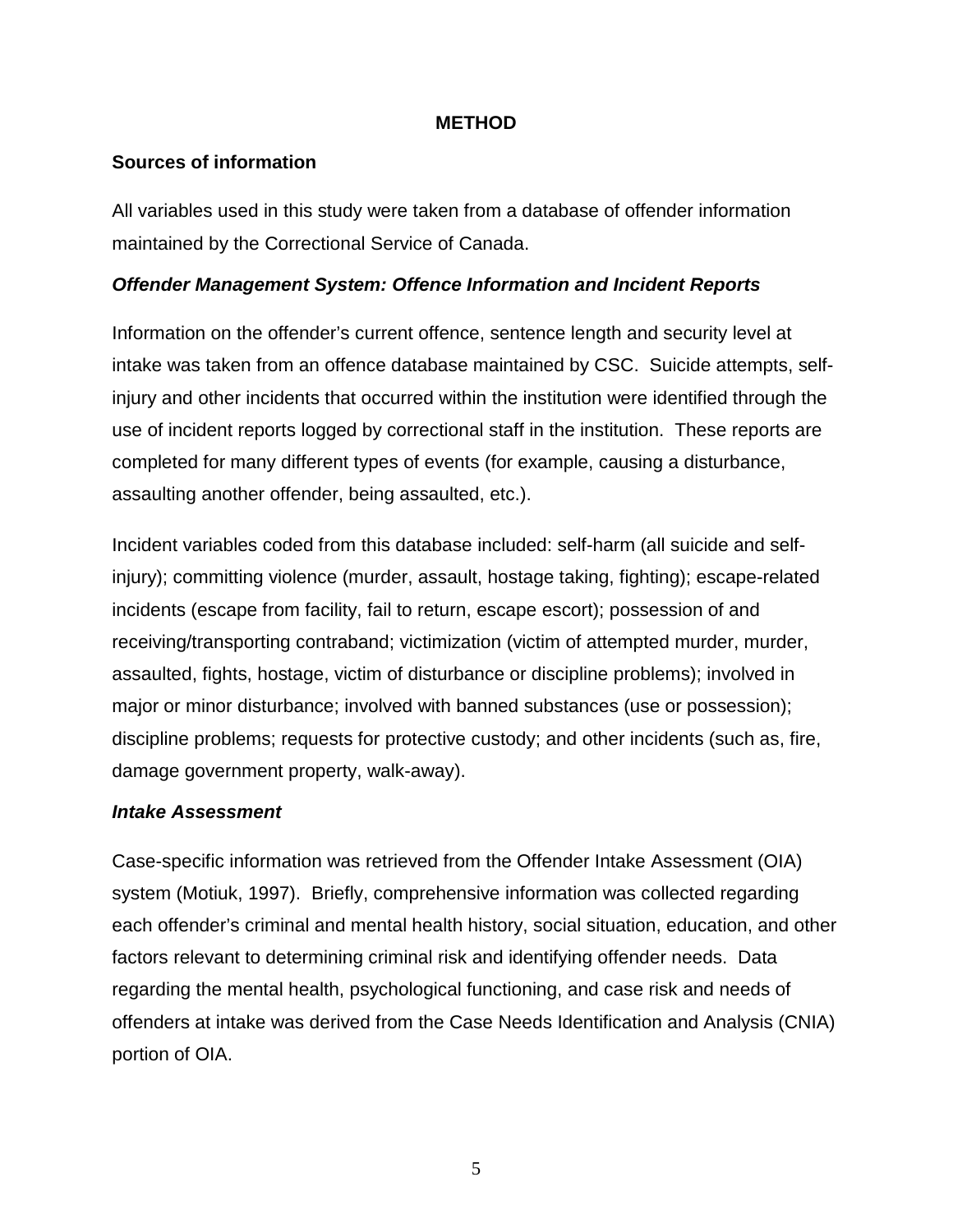<span id="page-9-0"></span>From this database specific variables were targeted, and through statistical analyses, were aggregated to create six factors. Importantly, these empirically derived factors reflected dimensions identified in previous research as important to the assessment of suicide (Polvi, 1997; see Appendix A for indicator descriptions). These factors were:

- **Externalizing and Social Cognitive Problems (4 indicators):** Low selfawareness and empathy problems, social problem solving, impulsivity and anger.
- **Substance Abuse (2 indicators):** Alcohol and drug abuse problems.
- **Internalizing and Victimized with Psychiatric Problems (3 indicators):** Social isolation and internalization, victimization, and psychiatric problems.
- **Dysfunctional Family Relationships (3 indicators):** Predatory behaviour, poor social support, and having dysfunctional family relationships.
- **Lack of Education and Cognitive Functioning Problems (2 indicators).**
- **High Criminal Risk (5 indicators):** Lack of community functioning, employment problems, discipline problems and previous adult and youth convictions.

# **Sample selection**

Any instances of self-injurious behaviour<sup>2</sup> by offenders, logged through incident reports on OMS, were examined. Those women who had engaged in self-harm, for whom intake information was available were included in the present sample  $(n = 78)$ . Of these women 72 (92.3%) had been identified as having attempted suicide, and 14 (18.0%) had been identified as committing self-injurious behaviours.<sup>3</sup>

The sample included 155 federally sentenced women, in two groups: a target group of 78 women who had engaged in self-harm while in federal custody; and a comparison group of 77 women who had not. The comparison group was matched with the target group on admission year (before and after 1994), age at admission (under 30, above 30), sentence length (3 years or less, 4 to 9 years, and 10 years or more) and offence type (scheduled, non-scheduled). The majority of the women were unmarried (see

 $\frac{1}{2}$ These include self-injury as well as suicidal behaviours.

<sup>3</sup> Women may have committed both acts during their time incarcerated, so the proportions do not sum to 100%.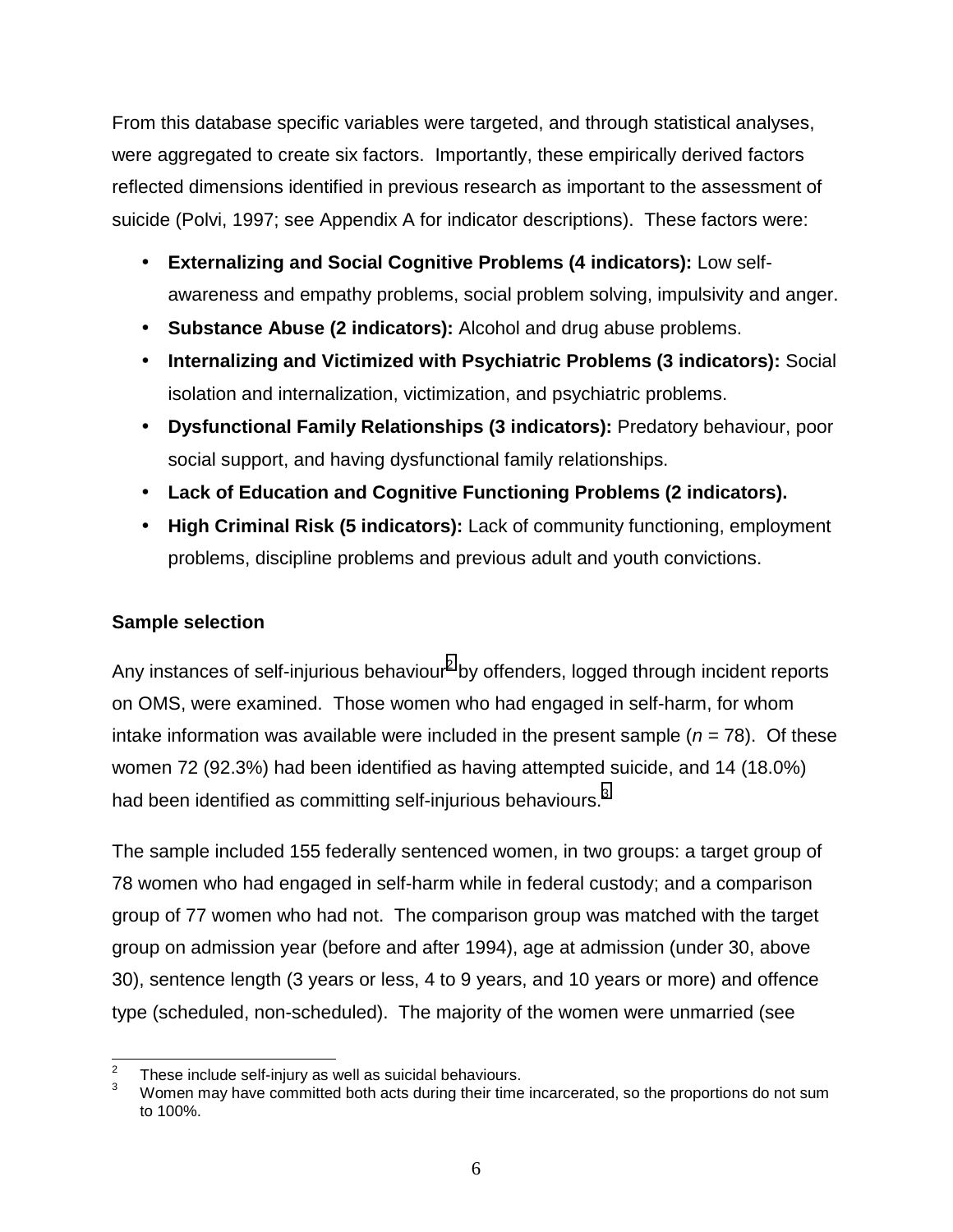<span id="page-10-0"></span>Table 1). There were some differences in the ethnic makeup of the groups  $(X<sup>2</sup>(3) = 18.50, p < .001)$ : more of the women in the target group were of Aboriginal descent and fewer were Black. Further, there were no women from other ethnic groups in the target sample. This is an interesting finding that should be addressed in future research.

Because sentence-related characteristics were used to match the groups, there were no between-group differences for sentence length, or whether the offenders had committed scheduled or non-scheduled offences. However, it is notable that more of the women who had engaged in self-harm had committed violent offences currently.

| Variables                       | Comparison | Self-Harm |
|---------------------------------|------------|-----------|
| <b>Demographics</b>             |            |           |
| Unmarried                       | 56.9%      | 64.1%     |
| Race***                         |            |           |
| Caucasian                       | 56.0%      | 61.5%     |
| Aboriginal                      | 21.3%      | 37.2%     |
| <b>Black</b>                    | 12.0%      | 1.3%      |
| Other                           | 10.7%      | 0.0%      |
| <b>Sentence Characteristics</b> |            |           |
| Sentence Length                 |            |           |
| 4 years or less                 | 65.0%      | 64.1%     |
| 5 to 9 years                    | 19.5%      | 20.5%     |
| $10+$ years                     | 2.6%       | 5.1%      |
| Life                            | 13.0%      | 10.3%     |
| <b>Current Offence</b>          |            |           |
| Schedule 1 or 2                 | 90.9%      | 91.0%     |
| Unscheduled                     | 9.1%       | 9.0%      |
| <b>Committed Violence</b>       | 32.0%      | 63.5%     |

**Table 1. Demographic and Sentence Related Characteristics**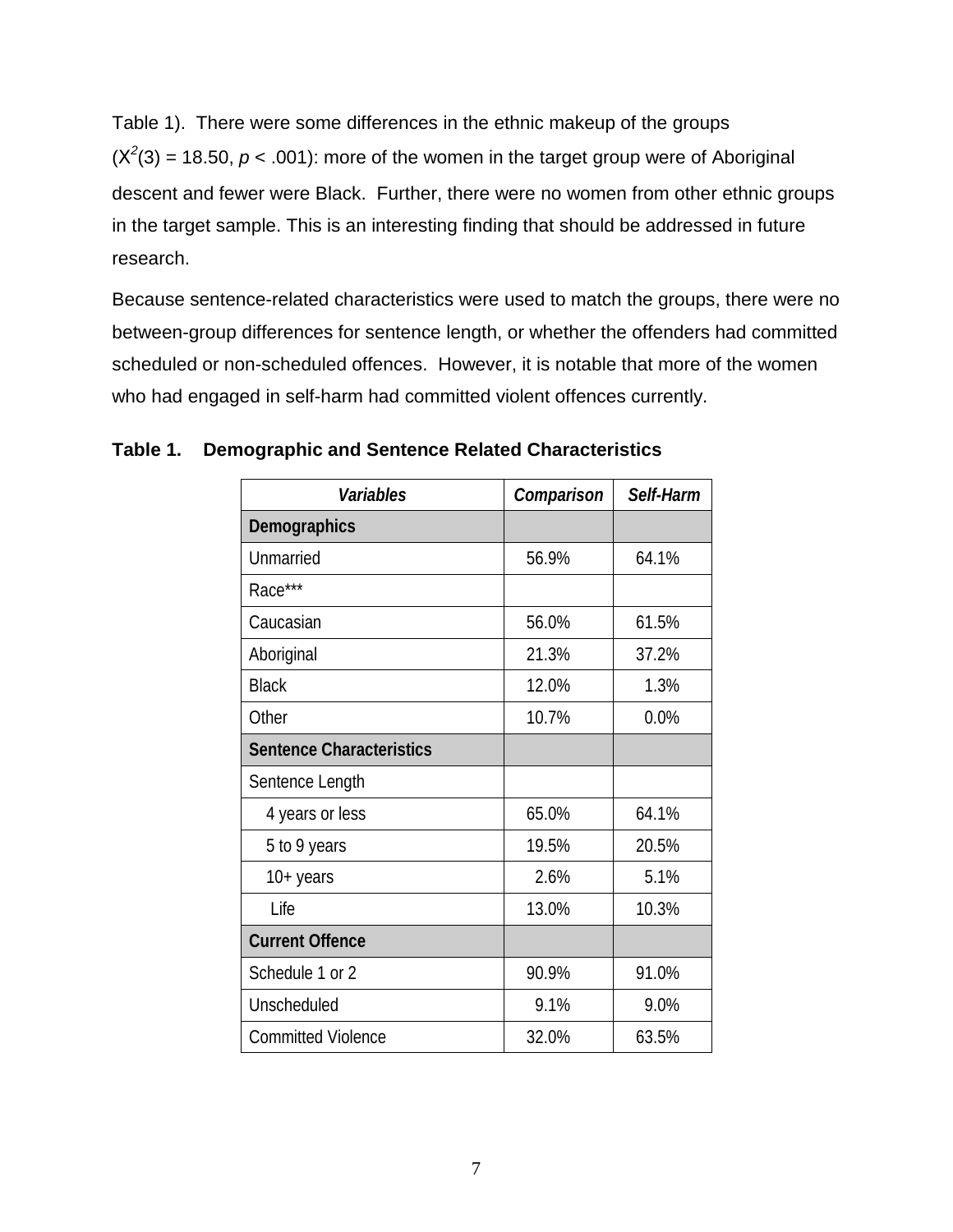#### **RESULTS**

#### <span id="page-11-0"></span>**Suicide risk at intake**

Chi-square analyses were run to determine whether there were indicators more frequently endorsed for attempters than for non-attempters. These analyses indicated that women in the self-harm group were more likely to have been endorsed for three of the nine indicators: may be suicidal  $(X^2(1) = 4.37, p < .05)$ ; has made a previous suicide attempt (X*<sup>2</sup>* (1) = 22.06, *p* < .0001); has undergone a recent psychological or psychiatric intervention  $(X^2(1) = 14; 11, p < .001;$  see Table 2). These findings suggest that there *are* characteristics, important to the assessment of longer-term suicide risk that can be reliably assessed during the routine intake process. These findings are very similar to those reported for men offenders.

|                  | <b>Suicide History</b>                                                 | Comparison | Self-Harm |
|------------------|------------------------------------------------------------------------|------------|-----------|
| 1.               | Inmate may be suicidal *                                               | 4.2%       | 14.3%     |
| 2.               | Inmate has made previous suicide attempt ****                          | 23.3%      | 62.0%     |
| 3.               | Inmate has undergone recent psychological/psychiatric intervention *** | 16.9%      | 46.4%     |
| $\overline{4}$ . | Inmate has experienced recent loss of a relative/spouse                | 12.3%      | 14.3%     |
| 5.               | Inmate is presently experiencing major problems (i.e., legal)          | 13.9%      | 18.6%     |
| 6.               | Inmate is currently under influence of alcohol/drugs                   | 6.9%       | 7.3%      |
| 7.               | Inmate shows signs of depression                                       | 12.3%      | 17.7%     |
| 8.               | Inmate has expressed suicidal ideation                                 | 4.2%       | 12.7%     |
| 9.               | Inmate has a suicide plan                                              | $0.0\%$    | 1.4%      |

|  |  | Table 2. Indicators of the Suicide Potential Scale by Group |  |  |  |
|--|--|-------------------------------------------------------------|--|--|--|
|--|--|-------------------------------------------------------------|--|--|--|

### **Criminal history**

Chi-square analyses for criminal history variables indicated that women who engaged in self-harm during their current sentence had a more extensive and serious criminal history than women that did not engage in self-harm in their present sentence. Women who harmed themselves were more likely to have a history of convictions as young offenders (44.6% vs. 17.8%; X*<sup>2</sup>* (1) = 12.26, *p* < .001), to have been convicted of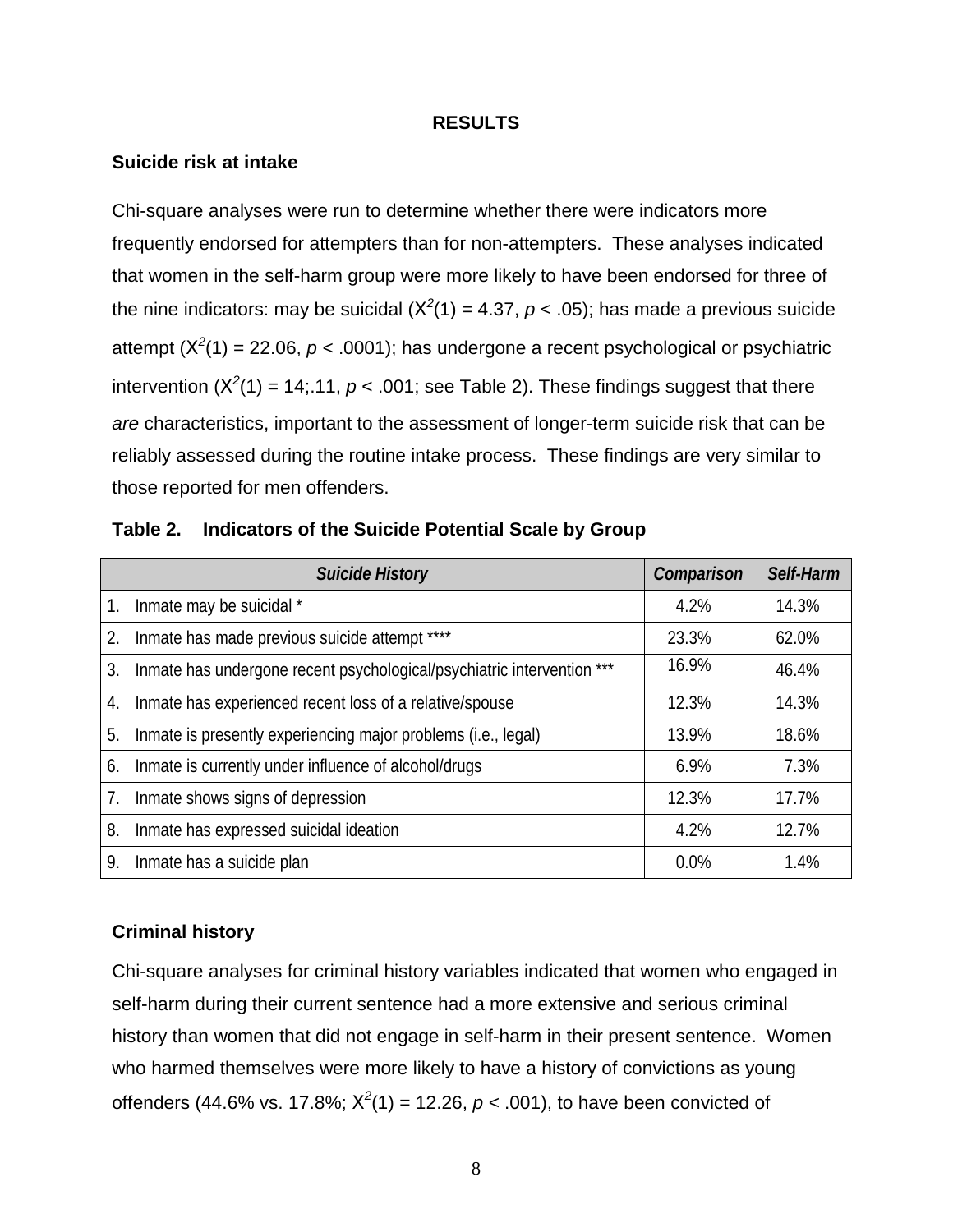<span id="page-12-0"></span>previous provincial (71.2% vs. 46.6%;  $X^2(1) = 9.17$ ,  $p < .01$ ) and federal offences  $(24.3\% \text{ vs. } 4.1\%; X^2(1) = 12.26, p < .001)$  than women who did not. Women who engaged in self-harm also had a history of problems with institutional adjustment including disciplinary segregation  $(X^2(1) = 14.21, p < .001)$ , prior escape-related behaviours ( $X^2(1) = 4.20$ ,  $p < .05$ ) and reclassification to a higher level of security  $(X<sup>2</sup>(1) = 9.93, p < .01)$ . Further, these women were more likely to have difficulty remaining crime free  $(X^2(1)=8.18, p < .01)$  and in the community  $(X^2(1) = 13.13, p < .001)$  than women who did not engage in self-harm.



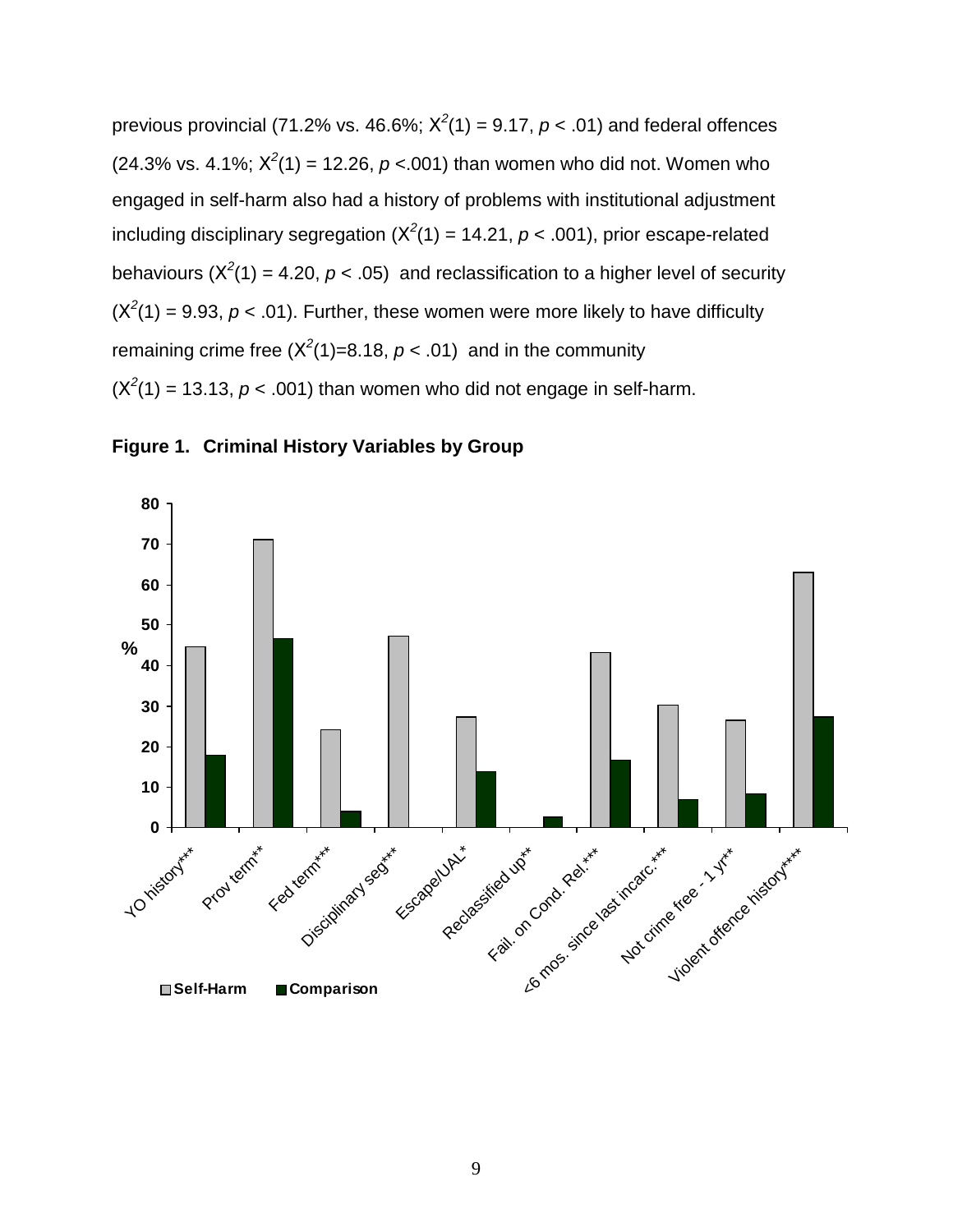<span id="page-13-0"></span>Finally, women who engaged in self-harm were more likely to have been convicted of violent offences in the past  $(X^2(1) = 18.69, p < .0001)$  than women who did not engage in self-harm during their present term.

#### **Static and dynamic risk**

Static criminal risk is not only related to increased risk of recidivism upon release, but also security placement. Instruments that have been specifically developed to determine appropriate security placement at admission and during an offender's sentence incorporate some items that are also related to static risk (Grant & Luciani, 1998) . Dynamic risk refers to needs that if changed can influence correctional outcomes such as recidivism. Reductions in need level have been found to reflect improved outcomes (Motiuk & Brown, 1993)

Women who engaged in self-harm were more likely to be rated as high in overall static risk and less likely to be rated low than women who did not  $(X^2(2) = 28.32, p < .0001)$ . When overall needs level was examined, this pattern was repeated, with equally significant results ( $X^2(2)$  = 41.24,  $p < .0001$ ). Women who engaged in self-harm were much more likely to have been rated a high in needs and less likely to be rated low or even moderate needs than other women.

When specific needs were examined, women who engaged in self-harm were more likely to have considerable needs in five of seven of the domain areas relative to the comparison group: employment  $(X^2(1) = 4.36, p < .05)$ ; marital family  $(X^2(1) = 3.94, p < .05)$ ; substance abuse  $(X^2(1) = 9.99, p < .01)$ ; community functioning  $(X^2(1) = 4.02, p < .05)$ ; and personal emotional  $(X^2(1) = 17.62, p < .0001)$ . Most differentiation was noted for personal and emotional and substance abuse areas.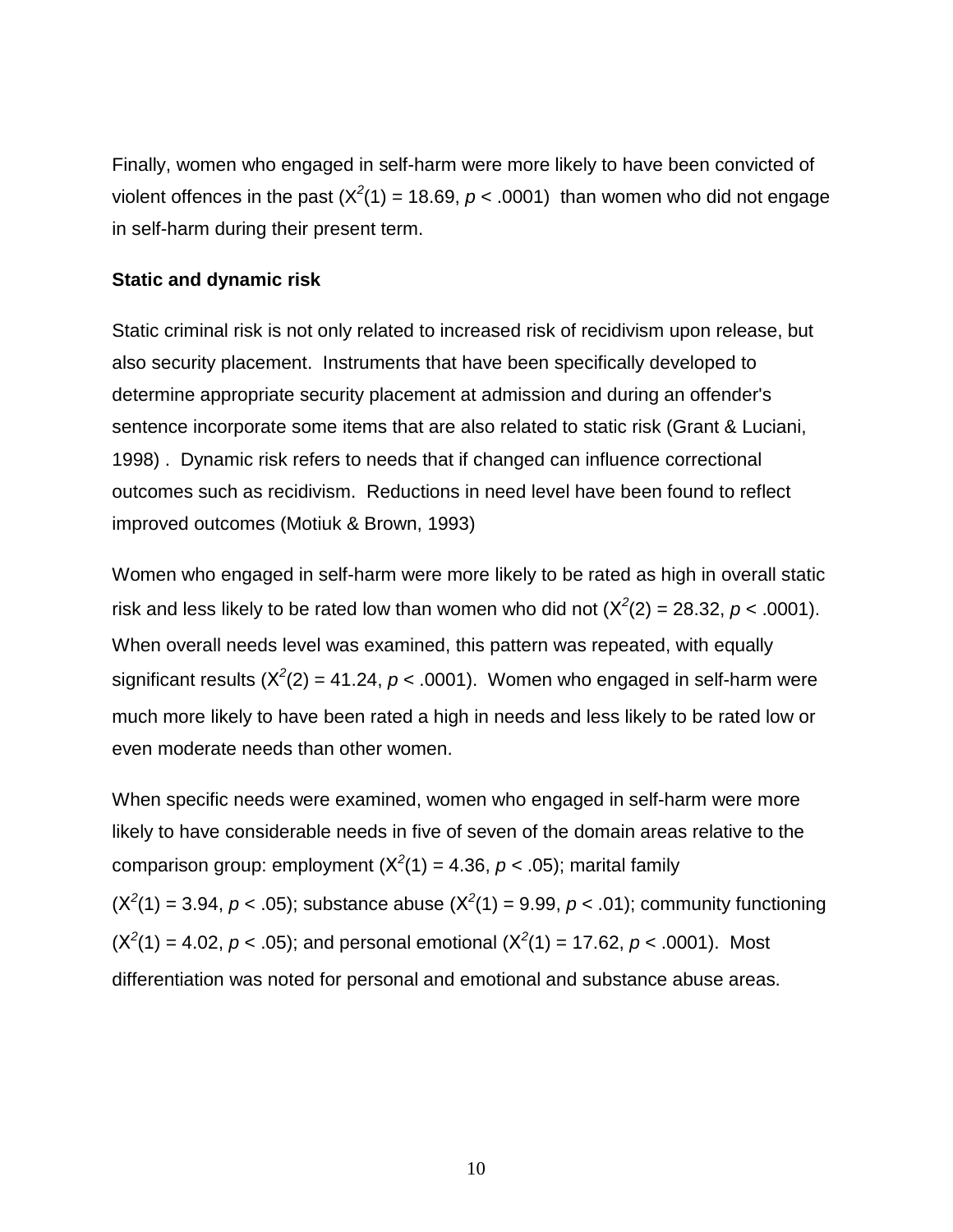| <b>Static and Dynamic Risk</b> | Comparison | Self-Harm |
|--------------------------------|------------|-----------|
| Static Risk ****               |            |           |
| Low                            | 38.2%      | 10.3%     |
| Medium                         | 50.0%      | 43.6%     |
| High                           | 11.8%      | 46.2%     |
| <b>Overall Need Level ****</b> |            |           |
| Low                            | 22.4%      | 2.6%      |
| Medium                         | 48.7%      | 18.0%     |
| High                           | 29.0%      | 79.5%     |
| Risk-Need****                  |            |           |
| Low-Low                        | 17.1%      | 2.6%      |
| High-High                      | 9.2%       | 43.6%     |
| <b>Dynamic Factor Domains</b>  |            |           |
| Employment *                   | 20.8%      | 35.9%     |
| Marital/family *               | 26.0%      | 41.0%     |
| Associates                     | 16.9%      | 29.5%     |
| Substance abuse **             | 45.5%      | 70.5%     |
| Community Functioning *        | 3.9%       | 12.8%     |
| Personal/Emotional ***         | 45.5%      | 78.2%     |
| Attitude                       | 11.7%      | 14.1%     |

## <span id="page-14-0"></span>**Table 3. Static Risk and Dynamic Factors by Group**

#### **Mental health and adjustment at intake**

Next we sought to examine differences between women who did and did not engage in self-harm with respect to mental health and adjustment as assessed at intake (see Figure 3). Six t-tests were run; all were significant at p<.01 or higher. These analyses indicated that women who had engaged in self-harm displayed more externalizing behaviours (t(152) = -5.47, p<.0001), internalizing behaviours t(153) = -3.45, p<.001), substance abuse  $(t(151) = -5.56, p < .001)$ , dysfunctional family relationships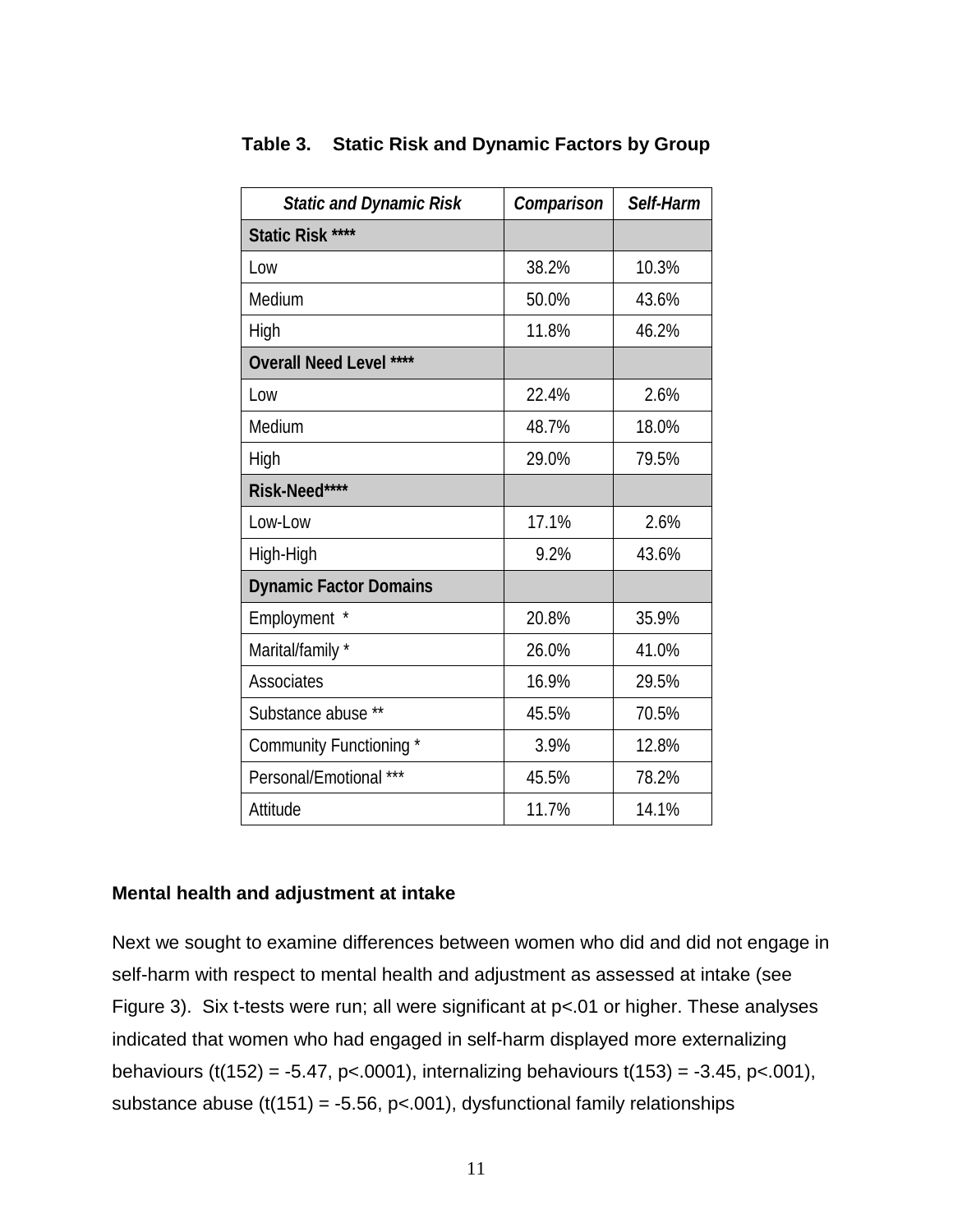<span id="page-15-0"></span> $(t(144) = -4.24, p< 0001)$ , cognitive and educational deficits  $(t(152) = -2.60, p=01)$  and were higher in criminal risk than women  $(t(145) = -5.49, p < 0.001)$  who did not engage in self-harm in their current sentence.



**Figure 2. Mental Health Adjustment Variables by Group**

## **Current institutional adjustment**

Finally, current institutional adjustment was assessed through an examination of incident reports and placement in segregation between admission and the target date. Chi square analyses revealed that, again, women who engaged in self-harm also had more difficulties in adjustment within the institution. Specifically, women who engaged in self-harm were more likely to have been placed in segregation in her present sentence  $(X^2(1) = 49.30, p < .0001)$ . Further, these women were more likely to have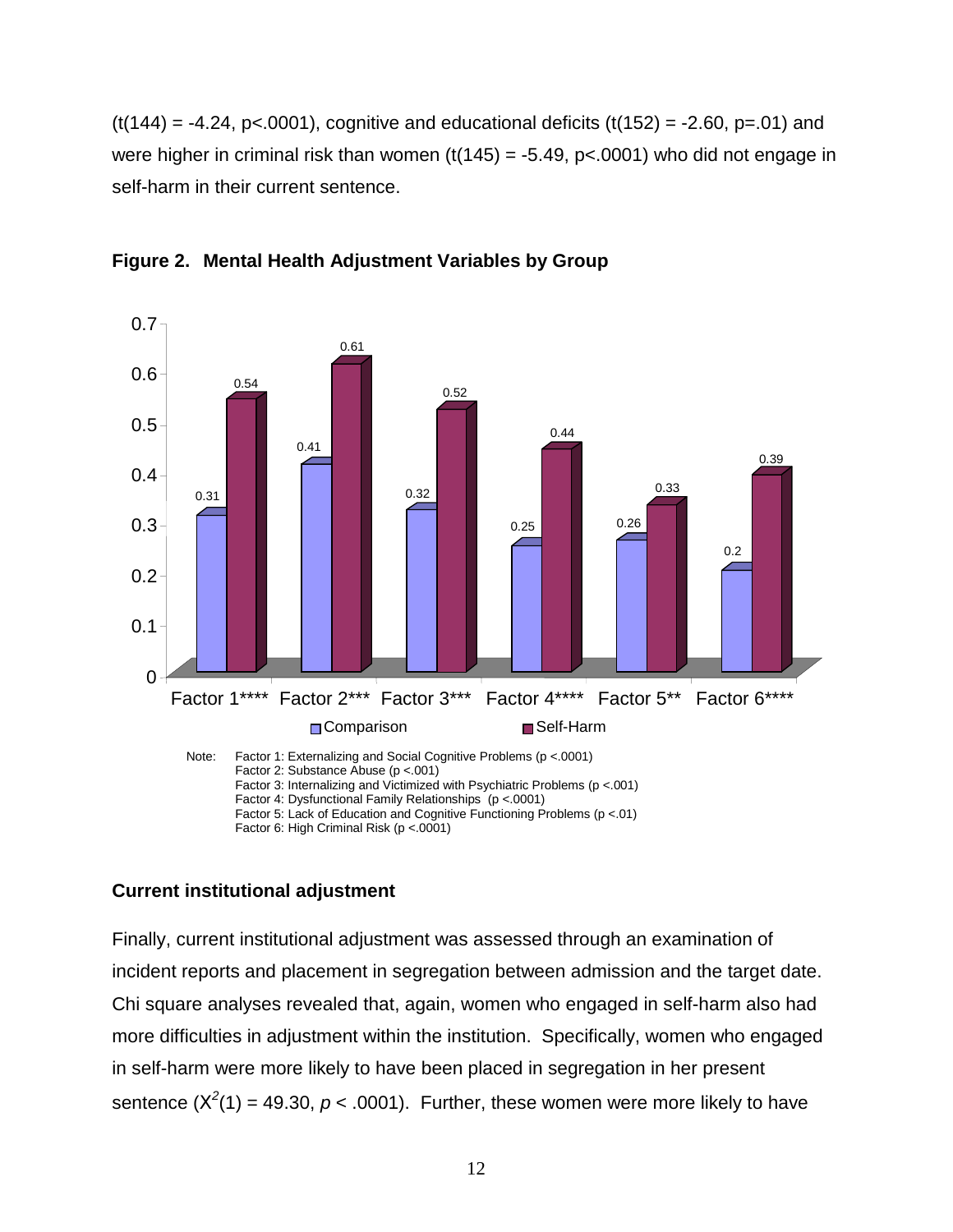<span id="page-16-0"></span>been involved in institutional incidents, most notably for violence  $(X^2(1) = 49.41, p < .0001)$ , substance abuse $(X^2(1) = 12.70, p < .001)$ , discipline problems( $X^2(1)$  = 30.31,  $p < .001$ ) and involvement in a disturbance  $(X^2(1) = 13.32, p < .001)$ . However, these women were also more likely to have been victimized than their counterparts  $(X^2(1) = 15.30, p < .0001)$ .

| <i><u><b>Incidents</b></u></i> | Comparison | Self-Harm |
|--------------------------------|------------|-----------|
| Commit Violence ****           | 16.9%      | 73.1%     |
| Escape/UAL                     | 3.9%       | 11.5%     |
| Contraband Related **          | 14.3%      | 34.6%     |
| Other Incidents ****           | 32.5%      | 71.8%     |
| Victimized ****                | 10.4%      | 37.2%     |
| Intelligence Related **        | 7.8%       | 25.6%     |
| Involvement in Disturbance *** | 3.9%       | 24.4%     |
| Substance Related ***          | 6.5%       | 28.2%     |
| Discipline Problems ***        | 10.4%      | 51.3%     |

**Table 4. Current Institutional Adjustment by Group**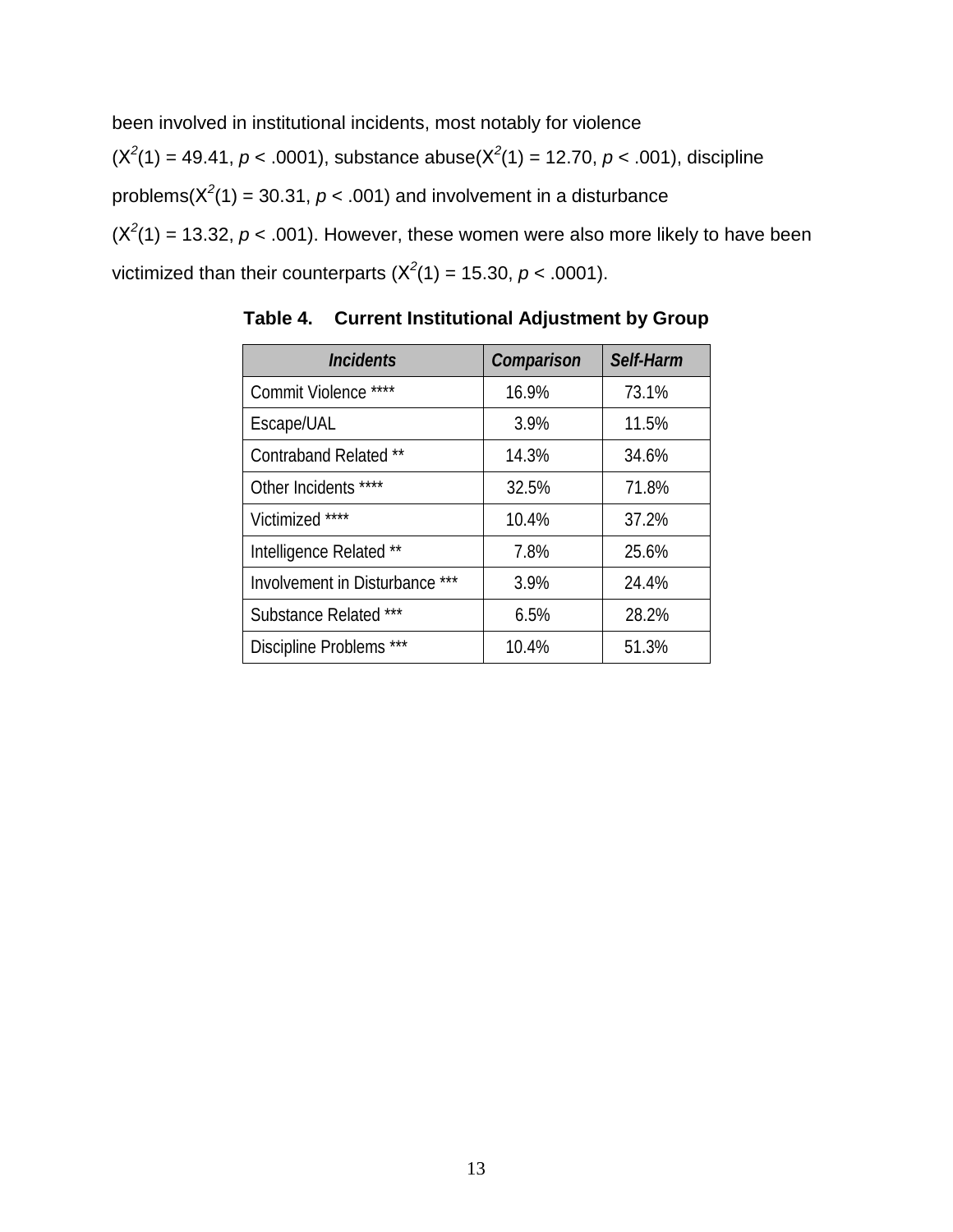### **DISCUSSION**

<span id="page-17-0"></span>Although this research was considered preliminary and essentially descriptive, several key findings are important to highlight. First, the findings are comparable to those reported for male offenders (Wichmann et al., 2001). This is not intended to suggest that there may not be gender differences regarding the etiology of suicidal behaviour, but that their expression in a correctional environment has similarities that should not be ignored. Second, for those women offenders who exhibited suicidal behaviour, there were a host of adjustment difficulties that were also prevalent. These difficulties were not apparent in a matched group of women offenders. It was clearly not the case that for the women offenders who exhibited suicidal behaviour, that this was unique in terms of adjustment difficulties. Again, while coping deficits may be related to the expression of suicidal behaviour in these women offenders, their violent behaviour was not exclusively self-directed. That is, for these women offenders, there was considerable evidence of violence against other inmates and staff.

Further research regarding additional components of the process model is warranted to gain a full appreciation of the role of suicidal behaviour in women offenders. Nonetheless, this research is an important contribution in that it utilized objective data and incorporated a matched comparison group of women offenders. Several authors have recommended the importance of personal accounts of the women to better understand their motivation. Such research, in combination with systematic appraisals of proximal events may be instructive in determining the influence of gender in the expression of certain behaviours.

14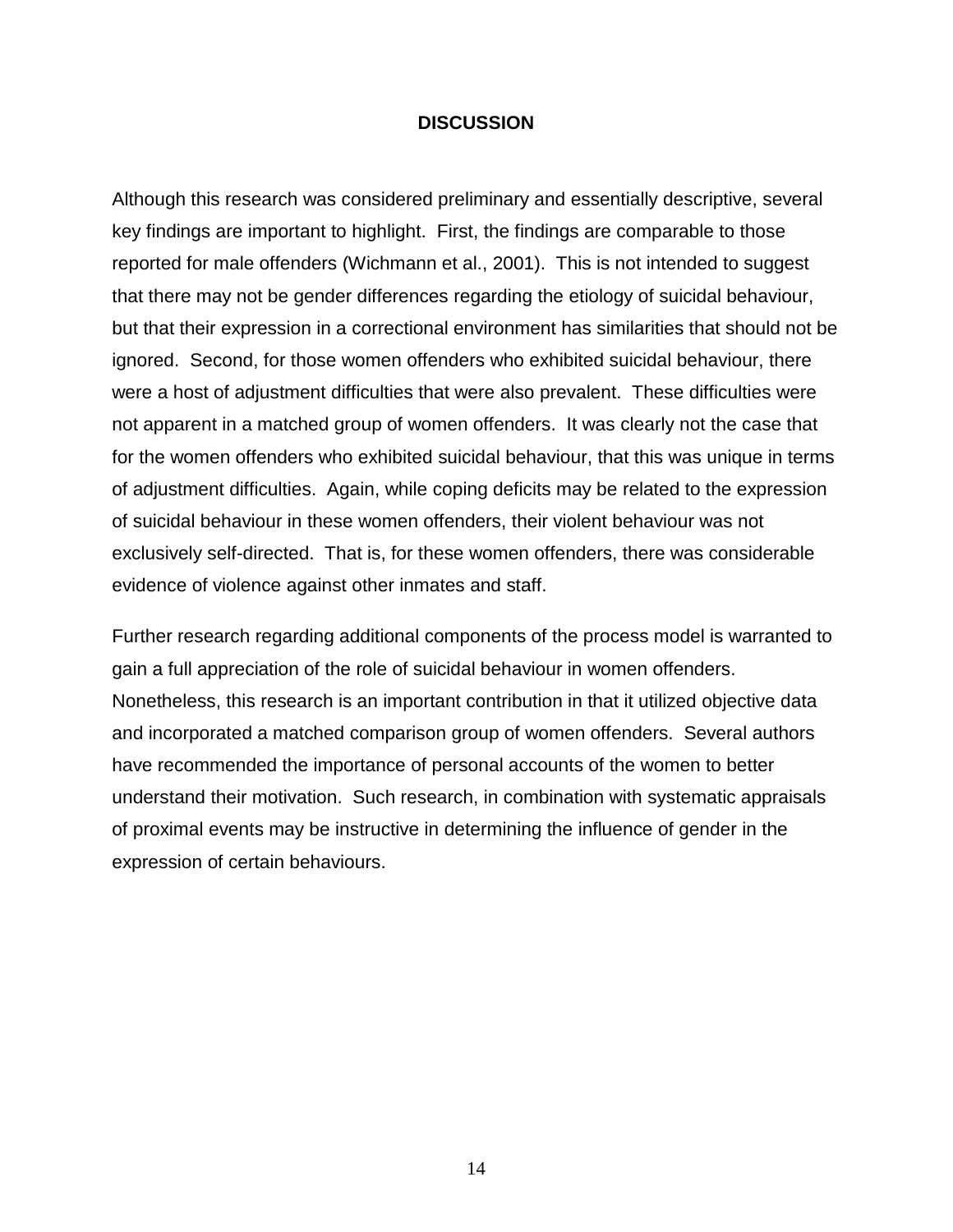### **REFERENCES**

- <span id="page-18-0"></span>Blanchette , K. (1996). *The relationship between criminal history , mental disorder, and recidivism among federally sentenced female offenders*. Unpublished Masters Thesis, Ottawa, ON: Carleton University.
- Blanchette, K. (1997a*). Maximum-security female and male federal offenders: A comparison.* Research Report R-53. Ottawa, ON: Correctional Service of Canada.
- Blanchette, K. (1997b) *Risk and need among federally sentenced female offenders: A comparison of minimum, medium, and maximum-security inmates.* Research Report R-58. Ottawa, ON: Correctional Service of Canada.
- Blanchette, K. (2001). *Classifying female offenders for effective intervention: Application of the case-based principles of risk and need.* Unpublished Comprehensive Paper, Ottawa, ON: Carleton University.
- Chesney-Lind, M. (1997). *The female offender: Girls, women and crime*. London, UK: Sage Publication.
- Cookson, H. M. (1977). A survey of self-injury in a closed prison for women. *British Journal of Criminology*, *17*(4), 332-347.
- Cullen, J. E. (1985). Prediction and treatment of self-injury by female young offenders. In D.P. Farrington & R. Tarling (Eds.). *Prediction in Criminology*. Albany, NY: State University of New York Press.
- Farmer, K. A., Felthous, A. R., & Holzer, C. E. (1996). Medically serious suicide attempts in a jail with a suicide-prevention program. *Journal of Forensic Sciences, 41*, 240-246.
- Grant, B. A., & Luciani, F. (1998). *Security classification using the custody rating scale.* Research Report R-67. Ottawa, ON: Correctional Service of Canada.
- Heikkinen, M., Aro, H., & Lönnqvist, J. (1993). Life events and social support in suicide*. Suicide and Life-Threatening Behavior, 23*, 343-358.
- Heney, J. (1990). *Report on self-injurious behaviour in Kingston Prison for Women.* Ottawa, ON: Correctional Service of Canada.
- Loucks, A. D., & Zamble, E. (1994). Some comparisons of female and male serious offenders. *Forum on Corrections Research*, *6*(1), 22-24.
- Motiuk, L. (1997). Classification for correctional programming: The Offender Intake Assessment (OIA) process. *Forum on Corrections Research 9*(1), 18-22.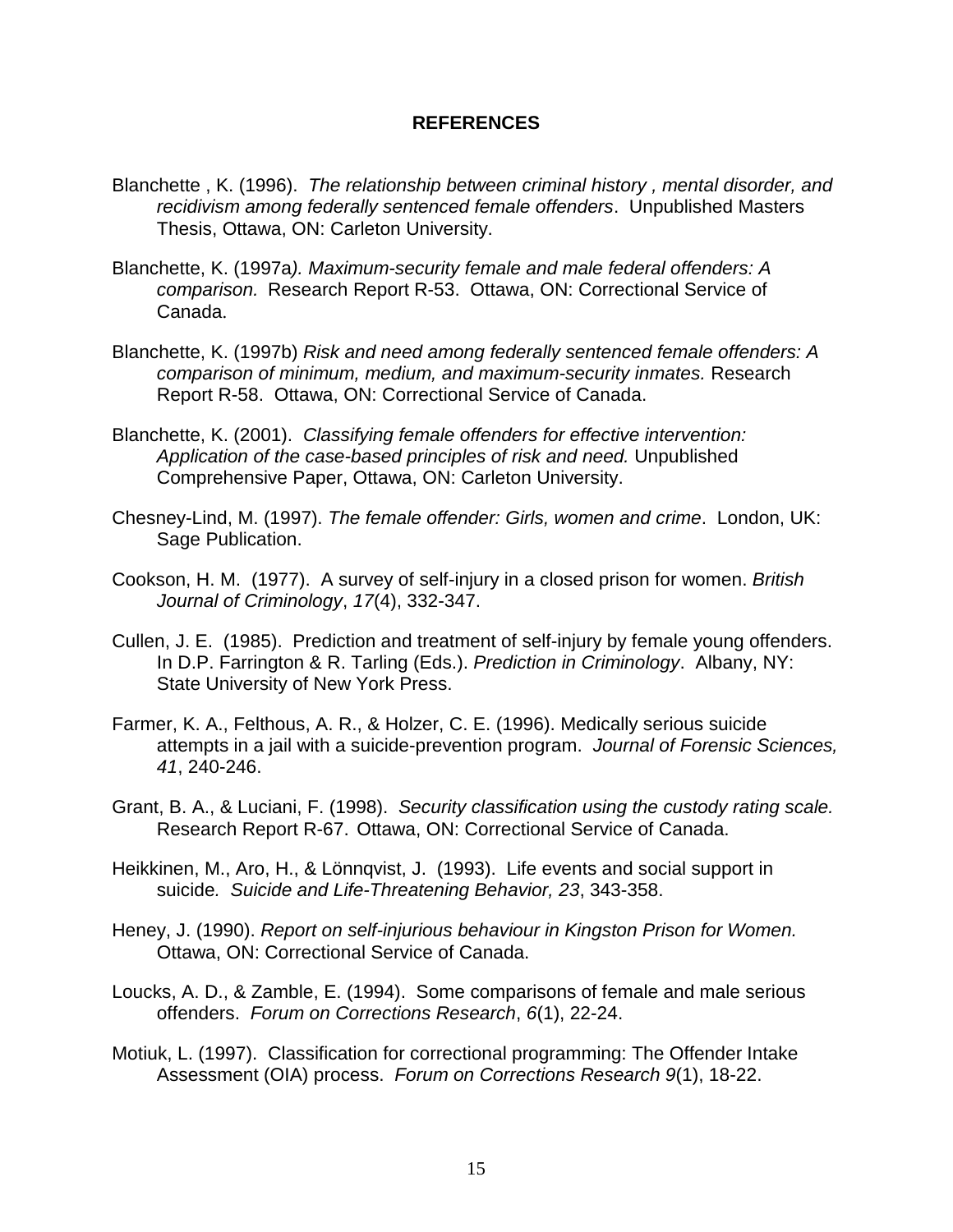- Motiuk, L. L., & Brown, S. L. (1993). *The validity of offender needs identification and analysis in community corrections*. Research Report R-34. Ottawa, ON: Correctional Service of Canada.
- Motiuk, L. L., & Porporino, F. J. (1991). *The prevalence, nature and severity of mental health problems among federal male inmates in Canadian penitentiaries*. Research Report R-24. Ottawa, ON: Correctional Service of Canada.
- Plutchik, R. (2000). Aggression, Violence, and Suicide. In R. W. Maris, A. L. Berman, & M. M. Silverman (Eds.). *Comprehensive textbook of suicidology*. (pp. 407-426). New York, NY: The Guilford Press.
- Polvi, N. H. (1997). *Prisoner suicide: A review of the literature. Appended to the 1996- 97 report in inmate suicides.* Ottawa, ON: Correctional Service of Canada.
- Snell,T. L., & Morton, D. C. (1994). *Women in prison*. (Special report). Washington, DC: Bureau of Justice Statistics.
- Wichman, C., Serin, R., & Motiuk, L. L. (2001*). Predicting suicide attempts among male offenders in federal penitentiaries*. Ottawa, ON: Correctional Service of Canada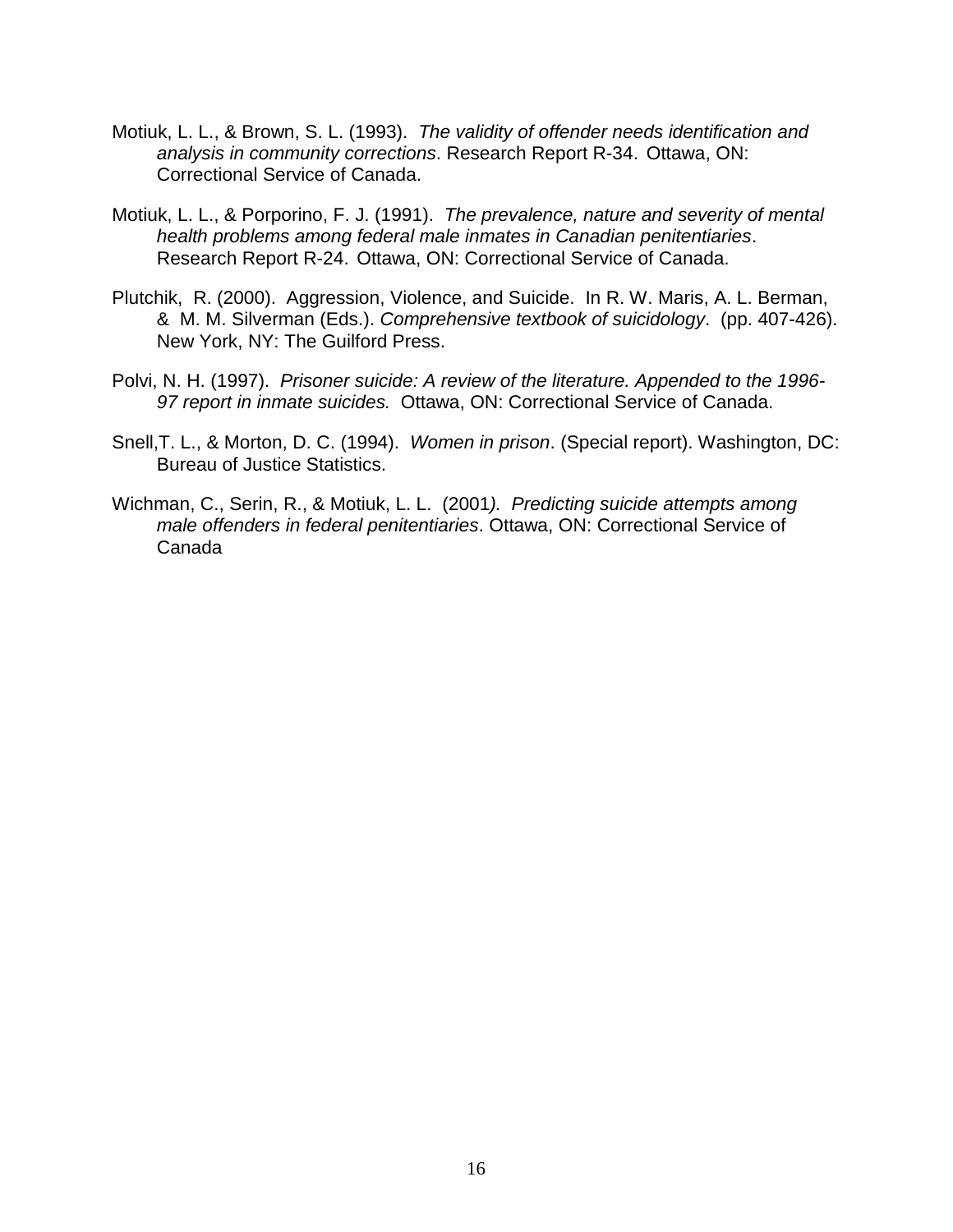# **APPENDIX A**

# **DESCRIPTION OF THE VARIABLES USED IN THE SUICIDE ANALYSES**

<span id="page-20-0"></span>Initial Variables Created:

#### **edu comp** higher values indicate less education variable composed of:

- (3) empres01 (under grade8)
- (2) empres02 (under grade 10)
- (1) empres03 (no high school diploma)
- **pr\_adcon** degree of number of adult convictions (higher is more serious)
	- (0) all are 0 (no previous convictions
	- (1) acrres01 (adult court)
	- (1) acrres06 (one previous convictions)
	- (2) acrres05 (2 to 4)
	- (3) acrres04 (5 to 9)
	- (4) acrres03 (10 to 14)
	- (5) acrres02 (15 or more)

## **pr** yccon degree of number of adult convictions (higher is more serious)

- (0) all are 0 (no previous convictions
- (1) ycrres01 (youth court)
- (1) ycrres06 (one previous convictions)
- (2) ycrres05 (2 to 4)
- (3) ycrres04 (5 to 9)
- (4) ycrres03 (10 to 14)
- (5) ycrres02 (15 or more)

**cogprob** cognitive problems (higher is more serious) proportion of:

empres04 (learning difficulties)

empres05 (learning disability)

empres07 (memory problems)

empres08 (concentration problems)

empres09 (reading problems)

- empres10 (writing problem)
- empres11 (numeracy problem)
- perres35 (mental deficiencies)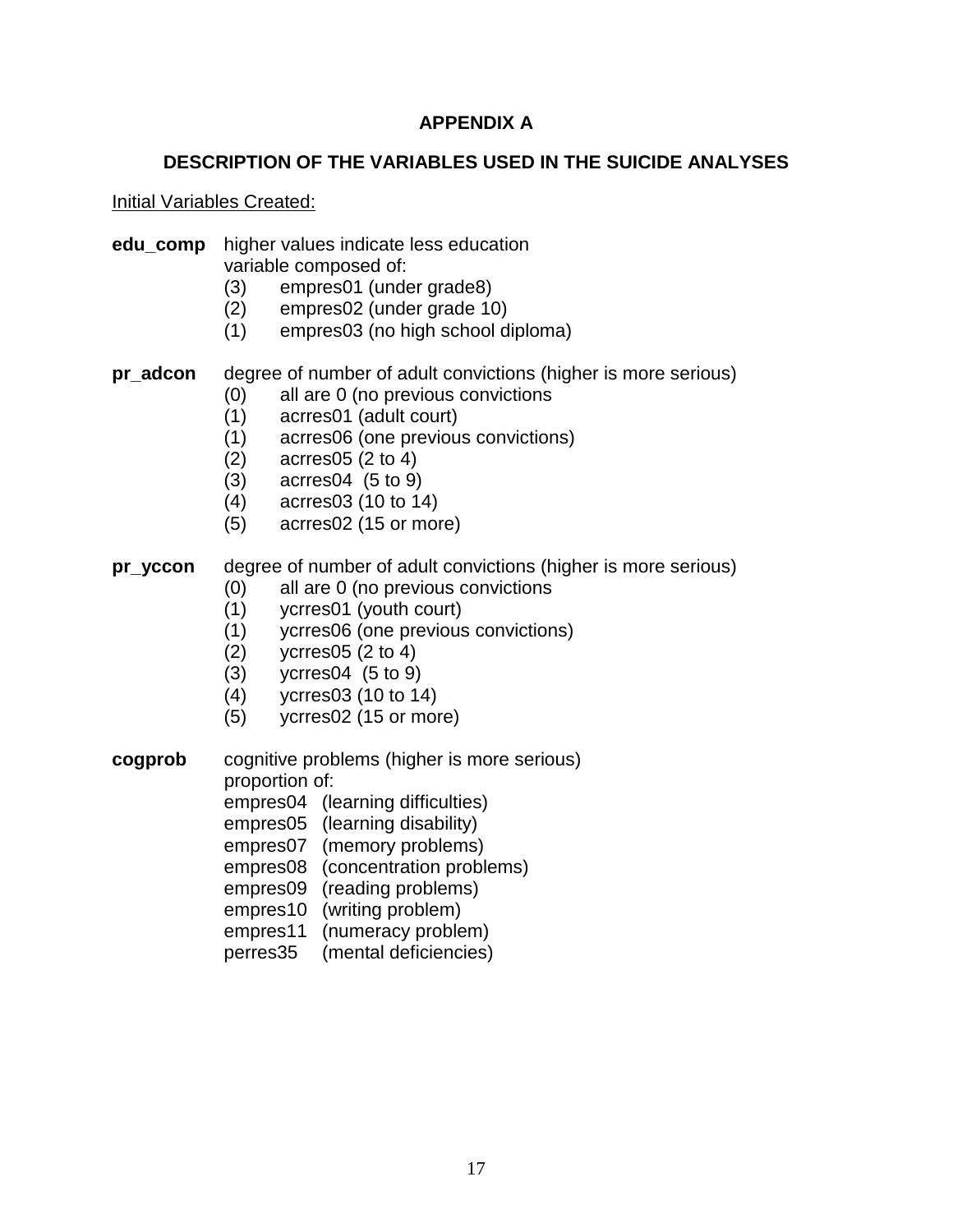| empprob  | employment problems (higher is more serious)<br>proportion of:           |                                                           |  |  |
|----------|--------------------------------------------------------------------------|-----------------------------------------------------------|--|--|
|          | empres13                                                                 | (no skill area \trade \profession)                        |  |  |
|          | empres16                                                                 | (unemployed at arrest at arrest)                          |  |  |
|          | empres17                                                                 | (unemployed 90% or more)                                  |  |  |
|          | empres18                                                                 | (unemployed 50% or more)                                  |  |  |
|          | empres19                                                                 | (unstable job history)                                    |  |  |
|          | empres22                                                                 | (no employment history)                                   |  |  |
|          | empres27                                                                 | (fired)                                                   |  |  |
| fam ss   |                                                                          | poor social support from family (higher is more problems) |  |  |
|          | proportion of:                                                           |                                                           |  |  |
|          | famres01                                                                 | (unattached)                                              |  |  |
|          | famres02                                                                 | (absent mother or equivalent)                             |  |  |
|          | famres04                                                                 | (absent father or equivalent)                             |  |  |
|          | famres08<br>famres09                                                     | (sibling poor)<br>(other relative poor)                   |  |  |
|          | famres11                                                                 | (unmarried currently)                                     |  |  |
|          | famres12                                                                 | (married/common law past)                                 |  |  |
|          | perres03                                                                 | family problems-current)                                  |  |  |
|          |                                                                          |                                                           |  |  |
| dysf_fam | dysfunctional family problems -past and present (higher is more serious) |                                                           |  |  |
|          | proportion of:                                                           |                                                           |  |  |
|          | famres03                                                                 | (maternal poor)                                           |  |  |
|          | famres05                                                                 | (paternal poor)                                           |  |  |
|          | famres06                                                                 | (dysfunctional parents)                                   |  |  |
|          | famres07                                                                 | (parents involved in spousal abuse)                       |  |  |
|          | famres15                                                                 | (sexual problems past or present)                         |  |  |
|          | famres16                                                                 | (communication problems)                                  |  |  |
|          | famres17                                                                 | (victim of spousal abuse)                                 |  |  |
|          | famres26                                                                 | (family functioning poor)                                 |  |  |
| intprob  |                                                                          | internalizing problems (higher is more serious)           |  |  |
|          | proportion of:                                                           |                                                           |  |  |
|          | assres01                                                                 | (socially isolated)                                       |  |  |
|          | assres10                                                                 | (easily led)                                              |  |  |
|          | perres18                                                                 | (assertion problem)                                       |  |  |
|          | perres25                                                                 | (worries unreasonably)                                    |  |  |
| victmzd  |                                                                          | victimized (higher is more serious)                       |  |  |
|          | proportion of:                                                           |                                                           |  |  |
|          | assres09                                                                 | (victimized)                                              |  |  |
|          | famres17                                                                 | (victim of spousal abuse)                                 |  |  |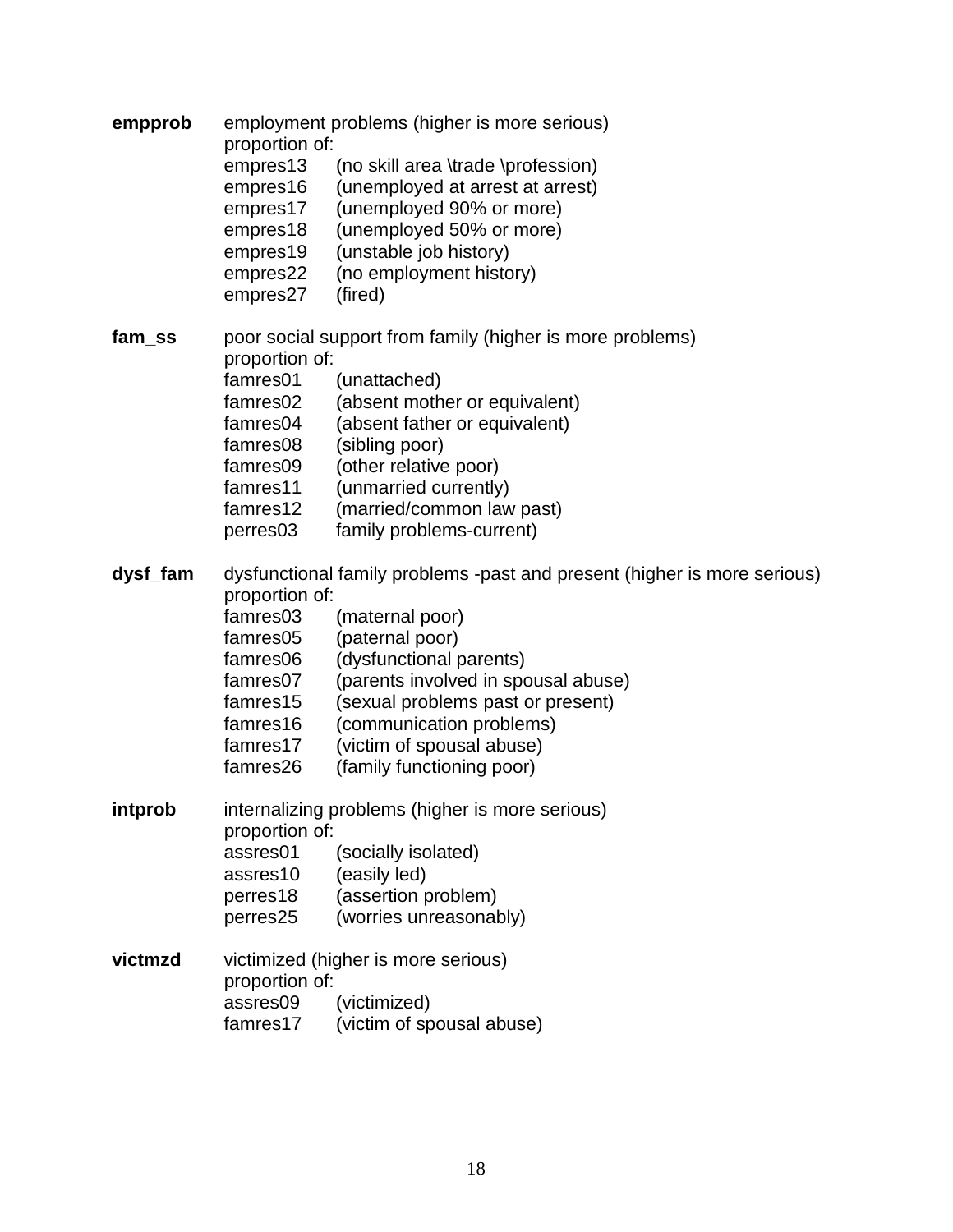| victmzr  | victimizer(higher is more serious)<br>proportion of:     |                                                             |  |  |
|----------|----------------------------------------------------------|-------------------------------------------------------------|--|--|
|          | famres18                                                 | (perpetrator of spousal abuse)                              |  |  |
|          | famres27                                                 | (law violation-child abuse)                                 |  |  |
|          | famres28                                                 | (law violation-incest)                                      |  |  |
|          | incest                                                   | (committed incest)                                          |  |  |
| comprob  |                                                          | community functioning problems                              |  |  |
|          | proportion of:                                           |                                                             |  |  |
|          | comres15                                                 | (no hobbies)                                                |  |  |
|          | comres16                                                 | (no organized activity)                                     |  |  |
|          | comres17                                                 | (unaware of social services)                                |  |  |
|          | comres18                                                 | (used social assistance)                                    |  |  |
|          | assres07                                                 | (on membership in prosocial groups)                         |  |  |
| no_sawr  |                                                          | insight and empathy and self-awareness problems             |  |  |
|          | proportion of:                                           |                                                             |  |  |
|          | perres01                                                 | (self aggrandizement)                                       |  |  |
|          | perres12                                                 | (poor regard for others)                                    |  |  |
|          | perres13                                                 | (socially unaware)                                          |  |  |
|          | perres15                                                 | (empathy problem)                                           |  |  |
|          | perres16                                                 | (inflexible)                                                |  |  |
|          | perres28                                                 | (non-reflective)                                            |  |  |
|          | perres29                                                 | (conscientiousness low)                                     |  |  |
| prob_sol |                                                          | poor social problem solving;                                |  |  |
|          | proportion of:                                           |                                                             |  |  |
|          | assres11                                                 | (communication problem)                                     |  |  |
|          | perres11                                                 | (unrealistic goal setting)                                  |  |  |
|          | perres19                                                 | (poor stress management)                                    |  |  |
|          | perres20                                                 | (poor conflict resolution)                                  |  |  |
| impulsv  | impulsivity thrill-seeking and risk taking, manipulative |                                                             |  |  |
|          | proportion of:                                           |                                                             |  |  |
|          | perres14                                                 | impulsive)                                                  |  |  |
|          | perres26                                                 | (risk taking problematic)                                   |  |  |
|          | perres27                                                 | (thrill seeking)                                            |  |  |
|          | perres30                                                 | (manipulative)                                              |  |  |
| angry    |                                                          | angry hostile and aggressive with low frustration tolerance |  |  |
|          | proportion of:                                           |                                                             |  |  |
|          | perres17                                                 | (aggressive)                                                |  |  |
|          | perres23                                                 | (low frustration tolerance)                                 |  |  |
|          | perres24                                                 | (hostility problem)                                         |  |  |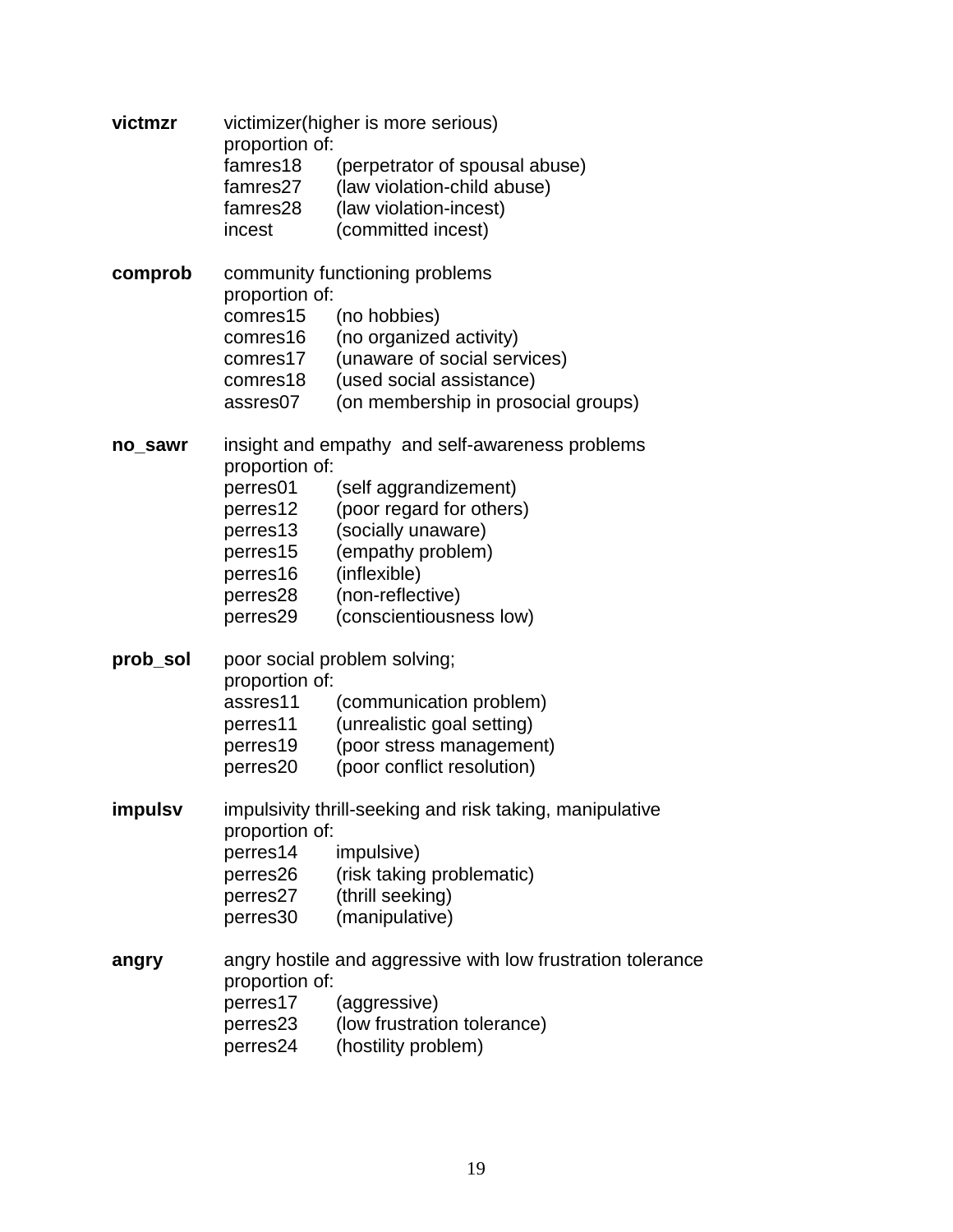| psychia | psychiatric history |                                                  |  |  |
|---------|---------------------|--------------------------------------------------|--|--|
|         | proportion of:      |                                                  |  |  |
|         | perres36            | (diagnosed past)                                 |  |  |
|         | perres37            | (diagnosed current)                              |  |  |
|         | perres39            | (prescribed medicine in past)                    |  |  |
|         | perres40            | (prescribed medicine current)                    |  |  |
|         | perres41            | (hospitalized past)                              |  |  |
|         | perres42            | (hospitalized current)                           |  |  |
|         | perres43            | (outpatient past)                                |  |  |
|         | perres44            | (outpatient current)                             |  |  |
|         | perres45            | (program participation past)                     |  |  |
|         | perres46            | (program participation current)                  |  |  |
| alchl   | alcohol abuse       |                                                  |  |  |
|         | proportion of:      |                                                  |  |  |
|         | subres02            | (drink frequent)                                 |  |  |
|         | subres01            | (early age drinking)                             |  |  |
|         | subres03            | (drink binges)                                   |  |  |
|         | subres05            | (abuses alcohol)                                 |  |  |
| drug_ab | drug abuse          |                                                  |  |  |
|         | proportion of:      |                                                  |  |  |
|         | subres18            | (abuses drugs)                                   |  |  |
|         | subres15            | (frequent drug use)                              |  |  |
|         | subres14            | (early age drug use)                             |  |  |
| discprb | prison problems     |                                                  |  |  |
|         | proportion of:      |                                                  |  |  |
|         | ycrres11            | (community based discipline fail)                |  |  |
|         | ycrres12            | (disciplinary transfer in open security)         |  |  |
|         | ycrres13            | (disciplinary reprimand while in secure custody) |  |  |
|         | ycrres14            | (attempted escape from secure custody)           |  |  |
|         | ycrres15            | (transferred from secure to adult)               |  |  |
|         | acrres11            | (community-based sanctions fail)                 |  |  |
|         | acrres12            | (seg. for disciplinary infractions)              |  |  |
|         | acrres13            | (attempted escape /ual /escapes)                 |  |  |
|         | acrres14            | (reclassification to higher level of custody)    |  |  |
|         | acrres15            | (fail on conditional release)                    |  |  |
|         | acrres16            | (< 6 mos. since last incarceration)              |  |  |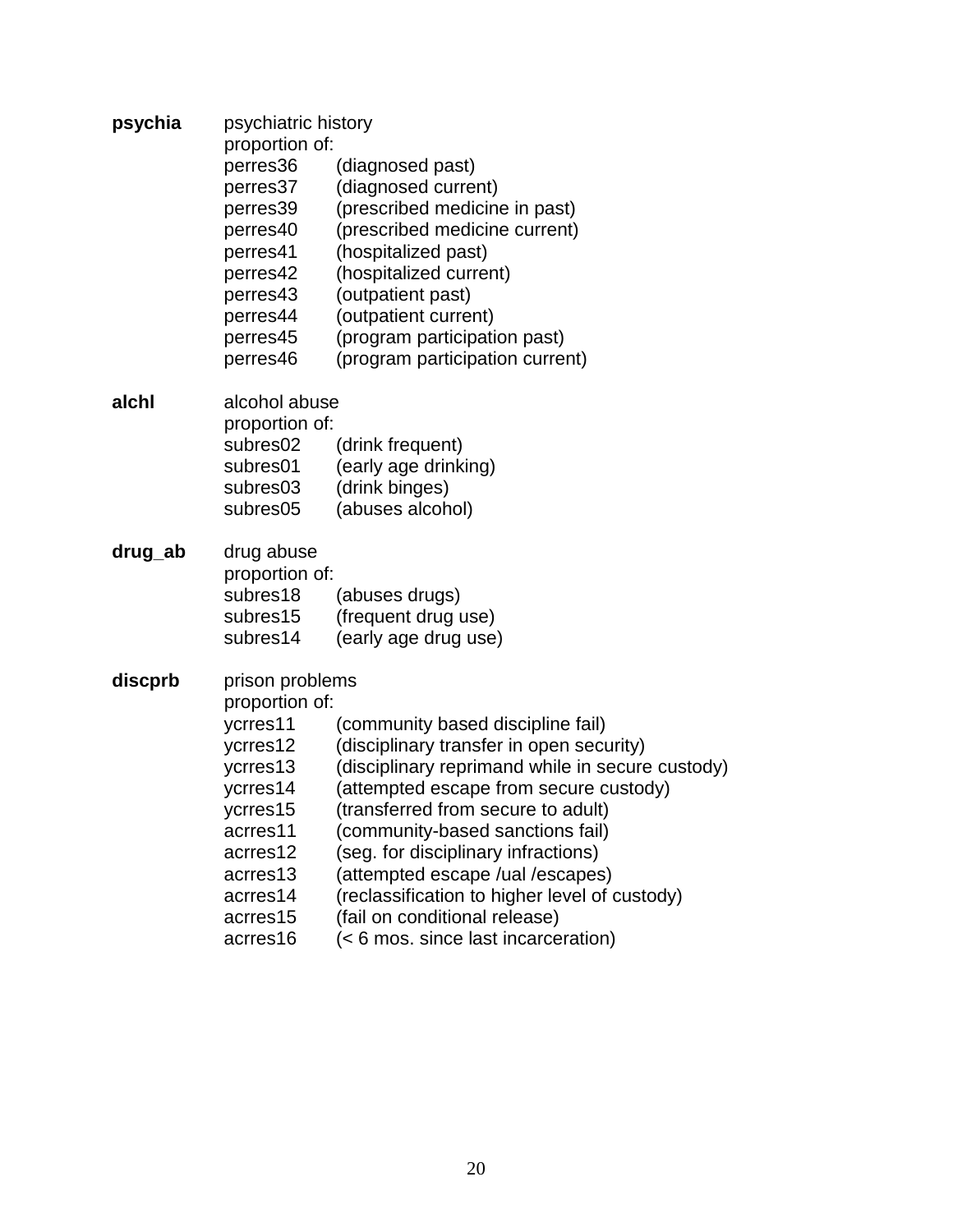**suic\_to** all suicide indicators proportion of: suires01 (inmate may be suicidal) suires02 (inmate has previous suicide attempt) suires03 (inmate has psychological/psychiatric) suires04 (loss of relative due to death) suires05 (major problem - i.e., legal sit) suires06 (influence of alcohol or drug) suires07 (signs of depression) suires08 (expressed suicide intent) suires09 (has suicide plan)

### Factors created from factor analyses $4$

### **Externalizing and Social Cognitive Problems**

Composed of:

Low self-awareness and empathy problems Social problem-solving Impulsivity Anger

#### **Substance Abuse**

 Composed of: Alcohol abuse problems Drug abuse problems

### **Internalizing and Victimized with Psychiatric Problems**

 Composed of: Social isolation and internalization Victimization Psychiatric problems

### **Dysfunctional Family Relationships**

 Composed of: Victimizer Poor social support Dysfunctional family relationships

### **Lack of Education and Cognitive Functioning Problems**

 Composed of: Cognitive problems Education completed

 4 Note: All factors were divided by the number of variables that made up the factor.